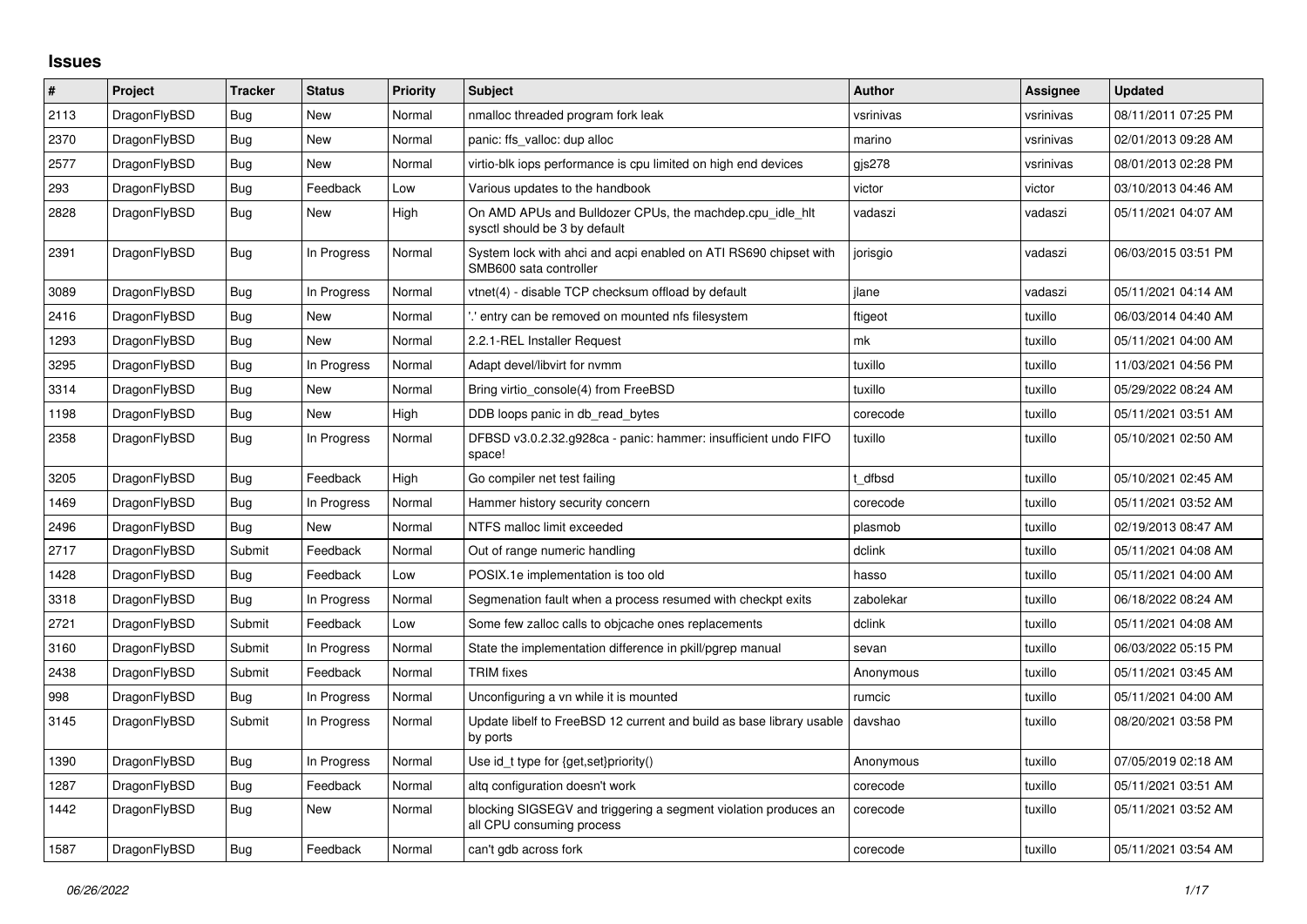| $\#$ | <b>Project</b> | <b>Tracker</b> | <b>Status</b> | <b>Priority</b> | <b>Subject</b>                                                                             | <b>Author</b>    | Assignee | <b>Updated</b>      |
|------|----------------|----------------|---------------|-----------------|--------------------------------------------------------------------------------------------|------------------|----------|---------------------|
| 1584 | DragonFlyBSD   | <b>Bug</b>     | In Progress   | Normal          | can't use ssh from jail: debug1: read passphrase: can't open<br>dev/tty: Device busy/      | corecode         | tuxillo  | 05/11/2021 03:53 AM |
| 1876 | DragonFlyBSD   | Bug            | <b>New</b>    | Normal          | devfs in jail + logging out from console(ttyv1+) -> panic                                  | qhwt.dfly        | tuxillo  | 05/31/2022 03:24 PM |
| 1579 | DragonFlyBSD   | <b>Bug</b>     | Feedback      | Normal          | dfly 2.4.1 does not like HP DL360G4p and Smart Array 6400 with<br><b>MSA20</b>             | tomaz.borstnar   | tuxillo  | 06/02/2014 02:44 PM |
| 1547 | DragonFlyBSD   | Bug            | In Progress   | Normal          | disklabel64 automatic sizing                                                               | corecode         | tuxillo  | 05/11/2021 03:52 AM |
| 781  | DragonFlyBSD   | Bug            | In Progress   | Normal          | fdisk uses wrong geometry on usb flash drives                                              | corecode         | tuxillo  | 05/11/2021 03:50 AM |
| 3028 | DragonFlyBSD   | <b>Bug</b>     | In Progress   | Normal          | installer: confusion of set/get disk encryption passphrase dialogs                         | liweitianux      | tuxillo  | 06/03/2022 05:13 PM |
| 1474 | DragonFlyBSD   | <b>Bug</b>     | <b>New</b>    | Normal          | ithread 1 unexpectedly rescheduled                                                         | corecode         | tuxillo  | 05/11/2021 03:52 AM |
| 1397 | DragonFlyBSD   | Bug            | Feedback      | Normal          | jobs -I output inconsistency when called from script                                       | Anonymous        | tuxillo  | 05/15/2022 05:07 AM |
| 1475 | DragonFlyBSD   | <b>Bug</b>     | In Progress   | Normal          | kernel blocks with low memory and syscons setting a high res mode<br>' scrollback          | corecode         | tuxillo  | 05/11/2021 03:52 AM |
| 911  | DragonFlyBSD   | Bug            | Feedback      | Normal          | kldload/kernel linker can exceed malloc reserve and panic system                           | corecode         | tuxillo  | 05/11/2021 03:51 AM |
| 1528 | DragonFlyBSD   | Bug            | In Progress   | Normal          | ktrace does not show proper return values for pipe(2)                                      | corecode         | tuxillo  | 05/11/2021 03:52 AM |
| 1556 | DragonFlyBSD   | <b>Bug</b>     | New           | Normal          | many processes stuck in "hmrrcm", system unusable                                          | corecode         | tuxillo  | 05/11/2021 03:52 AM |
| 1030 | DragonFlyBSD   | <b>Bug</b>     | In Progress   | Normal          | msdosfs umount panic                                                                       | corecode         | tuxillo  | 05/11/2021 03:51 AM |
| 1583 | DragonFlyBSD   | Bug            | In Progress   | Normal          | panic: assertion: cursor->trans->sync lock refs $> 0$ in<br>hammer_recover_cursor          | corecode         | tuxillo  | 05/11/2021 03:53 AM |
| 847  | DragonFlyBSD   | <b>Bug</b>     | Feedback      | Normal          | processes getting stuck on mount point                                                     | corecode         | tuxillo  | 05/11/2021 03:50 AM |
| 1440 | DragonFlyBSD   | Bug            | <b>New</b>    | Normal          | ptrace/gdb doesn't work after process blocks SIGTRAP                                       | corecode         | tuxillo  | 05/11/2021 03:52 AM |
| 901  | DragonFlyBSD   | Bug            | Feedback      | Normal          | route show needs to get data from all cpus                                                 | corecode         | tuxillo  | 05/11/2021 03:50 AM |
| 1700 | DragonFlyBSD   | Submit         | In Progress   | Normal          | skip boot2 menu on <enter></enter>                                                         | Johannes.Hofmann | tuxillo  | 05/15/2022 08:35 AM |
| 731  | DragonFlyBSD   | Bug            | <b>New</b>    | Normal          | system freeze on "slice too large"                                                         | corecode         | tuxillo  | 06/25/2022 04:01 AM |
| 1819 | DragonFlyBSD   | Bug            | In Progress   | Low             | truss - Major revamping task list                                                          | tuxillo          | tuxillo  | 11/27/2021 08:45 AM |
| 742  | DragonFlyBSD   | <b>Bug</b>     | In Progress   | Normal          | umount problems with multiple mounts                                                       | corecode         | tuxillo  | 06/25/2022 04:02 AM |
| 1921 | DragonFlyBSD   | <b>Bug</b>     | In Progress   | Normal          | we miss mlockall                                                                           | alexh            | tuxillo  | 06/18/2022 04:08 AM |
| 2585 | DragonFlyBSD   | Bug            | New           | Normal          | Dfly 3.4.3 on ESXi 5.1, HP Smart Array P410 passthrough<br>recognised, but not functioning | yggdrasil        | swildner | 05/09/2022 08:14 AM |
| 341  | DragonFlyBSD   | <b>Bug</b>     | <b>New</b>    | Normal          | Vinum erroneously repors devices as busy                                                   | corecode         | swildner | 01/21/2012 04:50 AM |
| 1714 | DragonFlyBSD   | Bug            | New           | Low             | hwpmc                                                                                      | alexh            | swildner | 08/18/2012 02:03 PM |
| 2265 | DragonFlyBSD   | <b>Bug</b>     | New           | Normal          | mbsrtowcs does not properly handle invalid mbstate t in ps                                 | c.turner1        | swildner | 01/10/2012 07:56 PM |
| 2252 | DragonFlyBSD   | Bug            | New           | Low             | snd hda not useable if loaded via /boot/loader.conf                                        | xbit             | swildner | 12/14/2011 12:23 AM |
| 1302 | DragonFlyBSD   | Bug            | In Progress   | Normal          | Checkpoint regression?                                                                     | sjg              | sjg      | 07/10/2013 05:22 PM |
| 1532 | DragonFlyBSD   | Bug            | <b>New</b>    | Low             | jemalloc doesn't work on DragonFly                                                         | hasso            | sjg      | 08/02/2011 01:14 AM |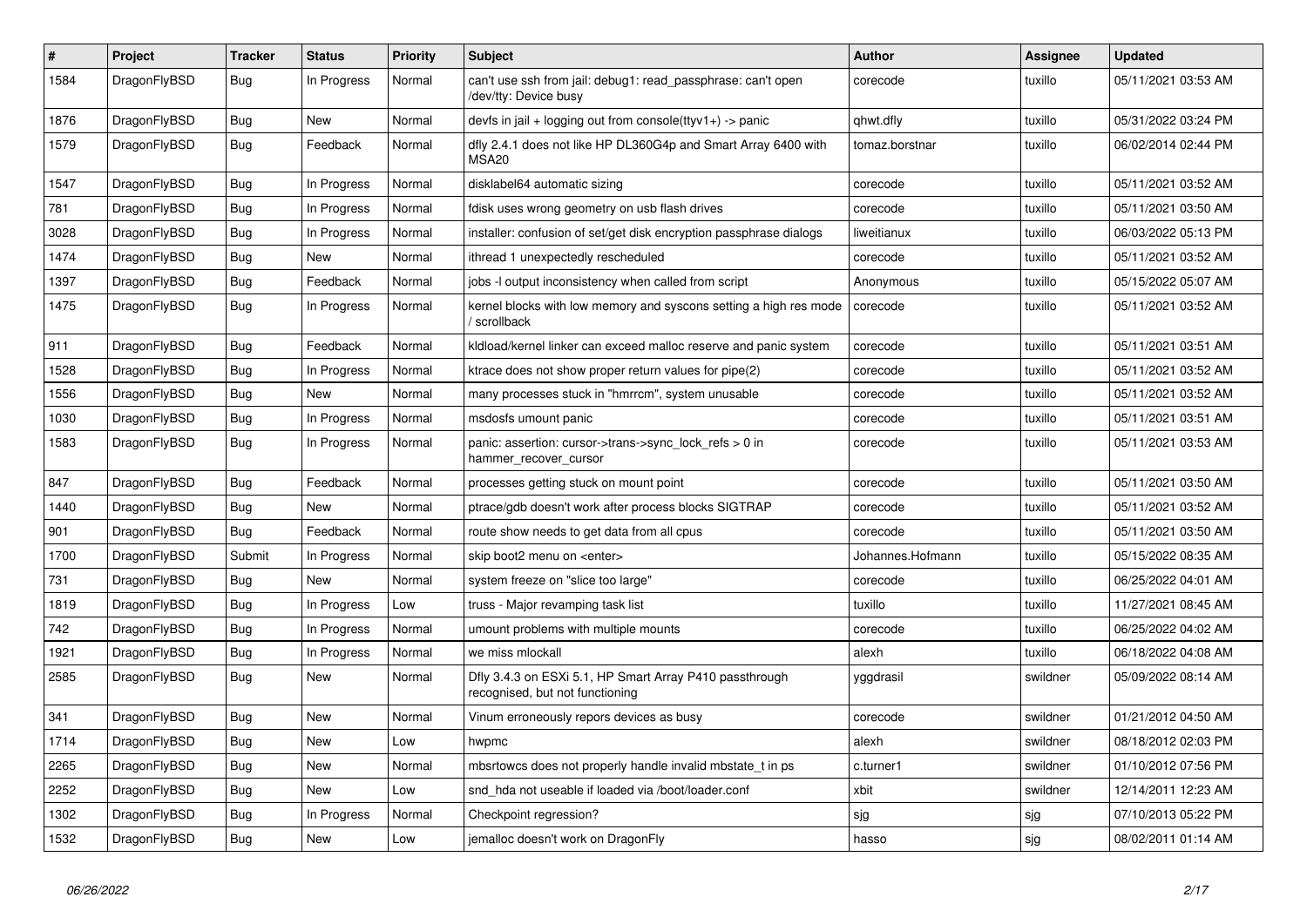| #    | Project      | <b>Tracker</b> | <b>Status</b> | <b>Priority</b> | <b>Subject</b>                                                                                                                                           | Author        | <b>Assignee</b> | <b>Updated</b>      |
|------|--------------|----------------|---------------|-----------------|----------------------------------------------------------------------------------------------------------------------------------------------------------|---------------|-----------------|---------------------|
| 1769 | DragonFlyBSD | <b>Bug</b>     | New           | Normal          | panic: assertion: _tp->tt_msg->tt_cpuid == mycpuid in<br>tcp callout active                                                                              | pavalos       | sjg             | 05/15/2022 11:07 AM |
| 2825 | DragonFlyBSD | <b>Bug</b>     | New           | High            | $3x$ dhclient = hanging system (objcache exhausted)                                                                                                      | jaccovonb     | sepherosa       | 05/11/2021 03:55 AM |
| 168  | DragonFlyBSD | <b>Bug</b>     | In Progress   | Normal          | Livelocked limit engaged while trying to setup IPW wireless                                                                                              | mschacht      | sepherosa       | 05/11/2021 04:05 AM |
| 600  | DragonFlyBSD | <b>Bug</b>     | New           | Low             | /sys/libkern/karc4random                                                                                                                                 | robin_carey5  | profmakx        | 01/19/2015 03:07 AM |
| 2822 | DragonFlyBSD | <b>Bug</b>     | <b>New</b>    | Normal          | USB 3.0 stick throws "reading primary partition table: error<br>accessing offset 000[] for 152" error, while the stick works on any<br>other OS I tested | revuwa        | profmakx        | 06/29/2015 05:56 AM |
| 2746 | DragonFlyBSD | Bug            | New           | Normal          | some fraction of xterms started from the xmonad window manager<br>get killed with SIGALRM                                                                | isenmann      | profmakx        | 12/28/2014 02:51 AM |
| 679  | DragonFlyBSD | <b>Bug</b>     | New           | Low             | Netgraph backward compatibility for old *LEN constants                                                                                                   | nant          | nant            | 02/18/2014 05:45 AM |
| 2549 | DragonFlyBSD | <b>Bug</b>     | In Progress   | Normal          | netgraph7: Kernel page fault.                                                                                                                            | russiane39    | nant            | 05/10/2013 11:20 PM |
| 1969 | DragonFlyBSD | Bug            | New           | Normal          | pf-related network problem                                                                                                                               | pavalos       | lentferj        | 02/01/2011 06:57 PM |
| 385  | DragonFlyBSD | Bug            | Feedback      | Low             | Mail archive address removal                                                                                                                             | justin        | justin          | 03/09/2013 11:24 AM |
| 1946 | DragonFlyBSD | Bug            | New           | Normal          | ieee80211 panic                                                                                                                                          | pavalos       | josepht         | 01/27/2011 06:00 PM |
| 1964 | DragonFlyBSD | Bug            | New           | Normal          | iwn (panic assertion : wlan assert serialized)                                                                                                           | sjmm.ptr      | josepht         | 02/01/2011 12:57 PM |
| 2870 | DragonFlyBSD | Bug            | New           | High            | Broken text and icons when glamor acceleration is used                                                                                                   | 375gnu        | ftigeot         | 01/31/2016 12:13 AM |
| 3031 | DragonFlyBSD | Submit         | In Progress   | Normal          | Update drm/radeon to Linux 4.7.10 as much as possible                                                                                                    | davshao       | ftigeot         | 08/19/2021 12:33 PM |
| 1593 | DragonFlyBSD | Bug            | Feedback      | Normal          | panic: assertion: $\cosh ==$ ap->ap err $\cosh$ in ahci put err $\cosh$                                                                                  | ftigeot       | ftigeot         | 05/15/2022 05:09 AM |
| 1411 | DragonFlyBSD | Bug            | Feedback      | Normal          | Burning doesn't work with ahci(4)                                                                                                                        | hasso         | dillon          | 05/11/2021 04:00 AM |
| 1831 | DragonFlyBSD | <b>Bug</b>     | Feedback      | High            | HAMMER "malloc limit exceeded" panic                                                                                                                     | eocallaghan   | dillon          | 06/04/2022 04:38 AM |
| 2037 | DragonFlyBSD | Bug            | Feedback      | Normal          | Panic Bad link elm while building packages                                                                                                               | ftigeot       | dillon          | 04/21/2011 07:20 AM |
| 2092 | DragonFlyBSD | Bug            | New           | Normal          | Panic: Bad link elm 0x next->prev != elm                                                                                                                 | masterblaster | dillon          | 12/04/2011 12:49 PM |
| 2819 | DragonFlyBSD | Bug            | In Progress   | Normal          | Random micro system freezes after a week of uptime                                                                                                       | ftigeot       | dillon          | 08/16/2015 08:46 PM |
| 3154 | DragonFlyBSD | Submit         | New           | Normal          | Update serial handling in bootloader                                                                                                                     | ddegroot      | dillon          | 11/06/2018 11:21 PM |
| 1127 | DragonFlyBSD | Bug            | Feedback      | Low             | cdrom drive not detected                                                                                                                                 | tgr           | corecode        | 01/15/2015 08:55 AM |
| 1430 | DragonFlyBSD | <b>Bug</b>     | New           | Normal          | Buggy w(1)?                                                                                                                                              | hasso         | alexh           | 11/24/2010 08:09 AM |
| 2100 | DragonFlyBSD | Bug            | Feedback      | Normal          | devfs related panic                                                                                                                                      | sepherosa     | alexh           | 07/10/2011 02:29 PM |
| 1538 | DragonFlyBSD | <b>Bug</b>     | New           | Low             | mountroot should probe file systems                                                                                                                      | corecode      | alexh           | 11/24/2010 06:35 PM |
| 2353 | DragonFlyBSD | <b>Bug</b>     | In Progress   | Normal          | panic: assertion "gd->gd_spinlocks_wr == 0" failed in<br>bsd4_schedulerclock                                                                             | jaydg         | alexh           | 11/28/2012 01:57 AM |
| 2657 | DragonFlyBSD | <b>Bug</b>     | <b>New</b>    | High            | Needs acl to migrate our servers                                                                                                                         | ferney        |                 | 03/31/2014 11:37 AM |
| 2565 | DragonFlyBSD | Bug            | New           | Normal          | "ifconfig ix0 up" panic                                                                                                                                  | ltpig402a     |                 | 06/03/2013 05:46 AM |
| 2931 | DragonFlyBSD | <b>Bug</b>     | New           | Low             | 'gdb' of 'vkernel' unable to print backtrace                                                                                                             | tofergus      |                 | 07/26/2016 01:51 PM |
| 725  | DragonFlyBSD | <b>Bug</b>     | In Progress   | Low             | 'make distribution' fails w/'ro' /usr/obj                                                                                                                | c.turner      |                 | 03/09/2013 01:01 PM |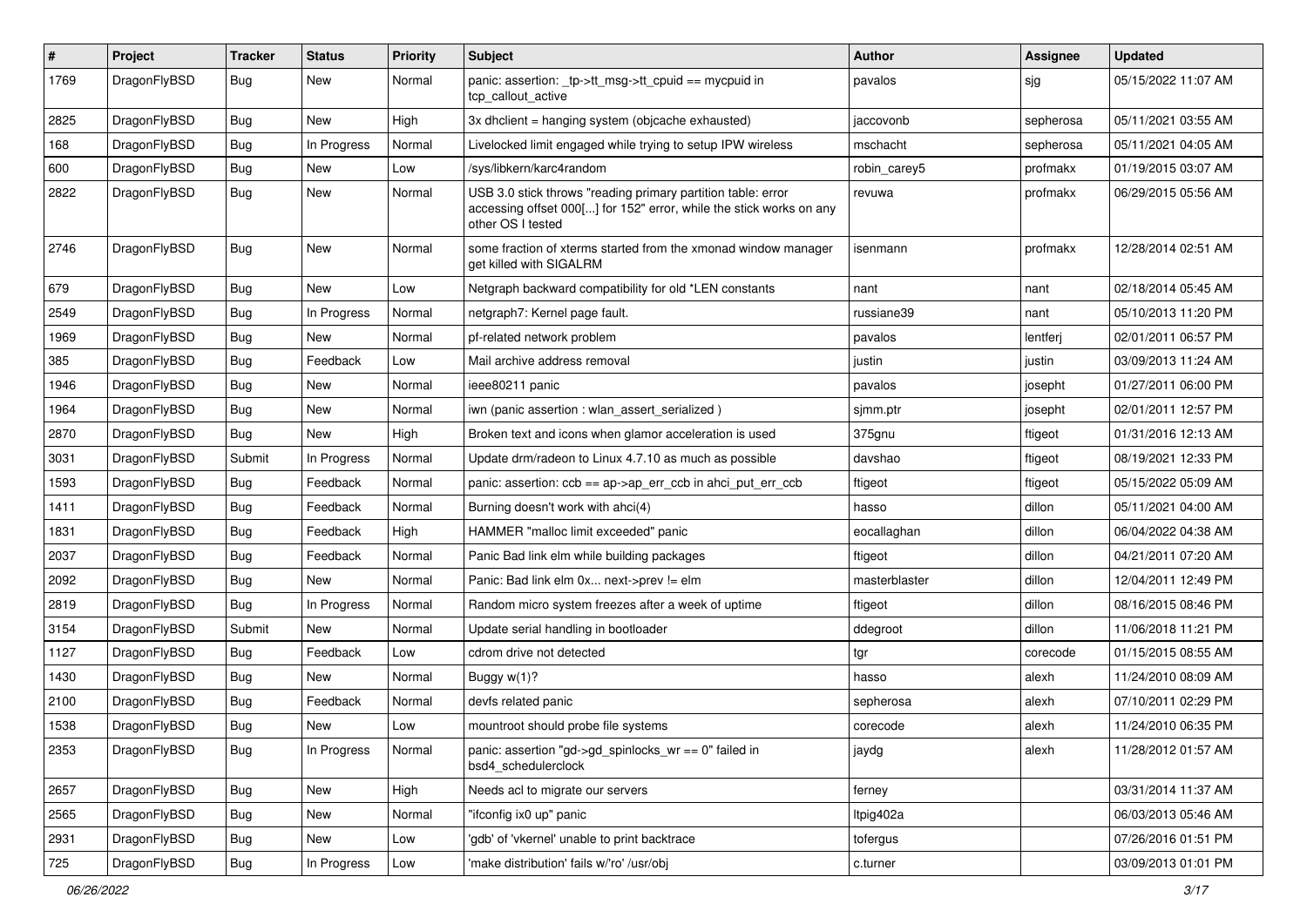| $\sharp$ | Project      | <b>Tracker</b> | <b>Status</b> | <b>Priority</b> | Subject                                                                                          | Author             | Assignee | <b>Updated</b>      |
|----------|--------------|----------------|---------------|-----------------|--------------------------------------------------------------------------------------------------|--------------------|----------|---------------------|
| 2930     | DragonFlyBSD | Bug            | New           | High            | 'objcache' causes panic during 'nfs readdir'                                                     | tofergus           |          | 07/26/2016 01:09 PM |
| 1990     | DragonFlyBSD | <b>Bug</b>     | New           | Normal          | /mnt too large to mount                                                                          | peur.neu           |          | 02/16/2011 11:24 PM |
| 2835     | DragonFlyBSD | Bug            | <b>New</b>    | Normal          | /usr/include/c++/5.0/bits/c++locale.h likes<br>POSIX_C_SOURCE>=200809                            | davshao            |          | 11/18/2015 03:40 AM |
| 604      | DragonFlyBSD | Bug            | In Progress   | Normal          | 1.8.1-RELEASE - clock runs fast on mainboard ASUS P5A-B                                          | yeti               |          | 05/11/2021 03:55 AM |
| 570      | DragonFlyBSD | Bug            | Feedback      | Normal          | 1.8.x: ACPI problems                                                                             | qhwt+dfly          |          | 06/02/2014 03:45 AM |
| 599      | DragonFlyBSD | Bug            | <b>New</b>    | Urgent          | 1.9.0 reproducable panic                                                                         | pavalos            |          | 12/22/2010 01:08 AM |
| 2652     | DragonFlyBSD | Bug            | <b>New</b>    | Normal          | 189a0ff3761b47  ix: Implement MSI-X support locks up Lenovo<br>S10 Intel Atom n270               | davshao            |          | 05/14/2014 01:55 AM |
| 2107     | DragonFlyBSD | Bug            | New           | Normal          | 2.10.1 sata dvd drive issue                                                                      | ausppc             |          | 07/31/2011 08:41 PM |
| 2644     | DragonFlyBSD | Bug            | Feedback      | Normal          | 3.6.0-REL trap 9 on boot                                                                         | memmerto           |          | 11/27/2021 08:08 AM |
| 2688     | DragonFlyBSD | Bug            | <b>New</b>    | Normal          | 67613368bdda7 Fix wrong checks for U4B presence Asrock Z77M<br>difficulty detecting USB keyboard | davshao            |          | 06/28/2014 07:08 PM |
| 2138     | DragonFlyBSD | Bug            | New           | Normal          | > 100% CPU usage                                                                                 | robin.carey1       |          | 09/26/2011 12:20 PM |
| 2816     | DragonFlyBSD | Bug            | New           | Normal          | A multitasking process being debugged can get stuck                                              | phma               |          | 05/19/2015 03:57 AM |
| 2117     | DragonFlyBSD | Bug            | <b>New</b>    | High            | ACPI and/or bce(4) problem with 2.11.0.673.g0d557 on HP DL380<br>G <sub>6</sub>                  | pauska             |          | 08/22/2011 10:15 AM |
| 3107     | DragonFlyBSD | <b>Bug</b>     | <b>New</b>    | Low             | ACPI interrupt storm when loading i915 on Lenovo T460                                            | oyvinht            |          | 07/15/2020 07:01 AM |
| 1181     | DragonFlyBSD | Bug            | In Progress   | Normal          | ACX111 panic                                                                                     | elekktretterr      |          | 05/11/2021 04:00 AM |
| 2568     | DragonFlyBSD | Bug            | New           | Normal          | AHCI panic                                                                                       | josepht            |          | 06/07/2013 05:52 PM |
| 1923     | DragonFlyBSD | Bug            | New           | Normal          | Abysmal NFS performance with IPv6                                                                | ftigeot            |          | 12/05/2010 09:34 PM |
| 1592     | DragonFlyBSD | Bug            | Feedback      | Normal          | AcpiOSUnmapMemory: Warning, deallocation did not track<br>allocation.                            | eocallaghan        |          | 06/02/2014 07:45 AM |
| 2636     | DragonFlyBSD | Bug            | Feedback      | Low             | Add -x flag to iostat (a la solaris)                                                             | tuxillo            |          | 05/11/2021 04:07 AM |
| 3135     | DragonFlyBSD | Submit         | New           | Normal          | Add EVFILT_RECV and EVFILT_SEND                                                                  | tautolog           |          | 05/25/2018 09:59 PM |
| 3227     | DragonFlyBSD | Submit         | New           | Normal          | Add HAMMER2 instructions in the installation medium README                                       | daftaupe           |          | 03/26/2020 03:34 PM |
| 3276     | DragonFlyBSD | Submit         | New           | Normal          | Add option controlling whether gpt expand expands the last partition<br>(needs testing)          | falsifian          |          | 07/10/2021 03:35 AM |
| 2423     | DragonFlyBSD | <b>Bug</b>     | New           | Urgent          | After multiple panics/locks, hitting KKASSERT in<br>hammer_init_cursor                           | rumcic             |          | 09/18/2012 02:28 AM |
| 3189     | DragonFlyBSD | <b>Bug</b>     | New           | Normal          | Allow DragonFly Mail Agent to accept an alternate config via<br>command line switch              | iang               |          | 08/16/2021 12:42 AM |
| 2921     | DragonFlyBSD | Submit         | New           | Normal          | Allow moused to accept userland mouse events                                                     | tautolog           |          | 05/11/2021 04:08 AM |
| 2430     | DragonFlyBSD | Bug            | New           | Normal          | Alternate Password Hash method                                                                   | robin.carey1       |          | 10/07/2012 06:28 AM |
| 1975     | DragonFlyBSD | Bug            | New           | Normal          | Applications seg fault in select() and poll()                                                    | rumcic             |          | 05/31/2022 02:58 PM |
| 1148     | DragonFlyBSD | <b>Bug</b>     | In Progress   | Low             | BCM4311 wireless network adapter detected but not functional                                     | archimedes.gaviola |          | 05/11/2021 04:00 AM |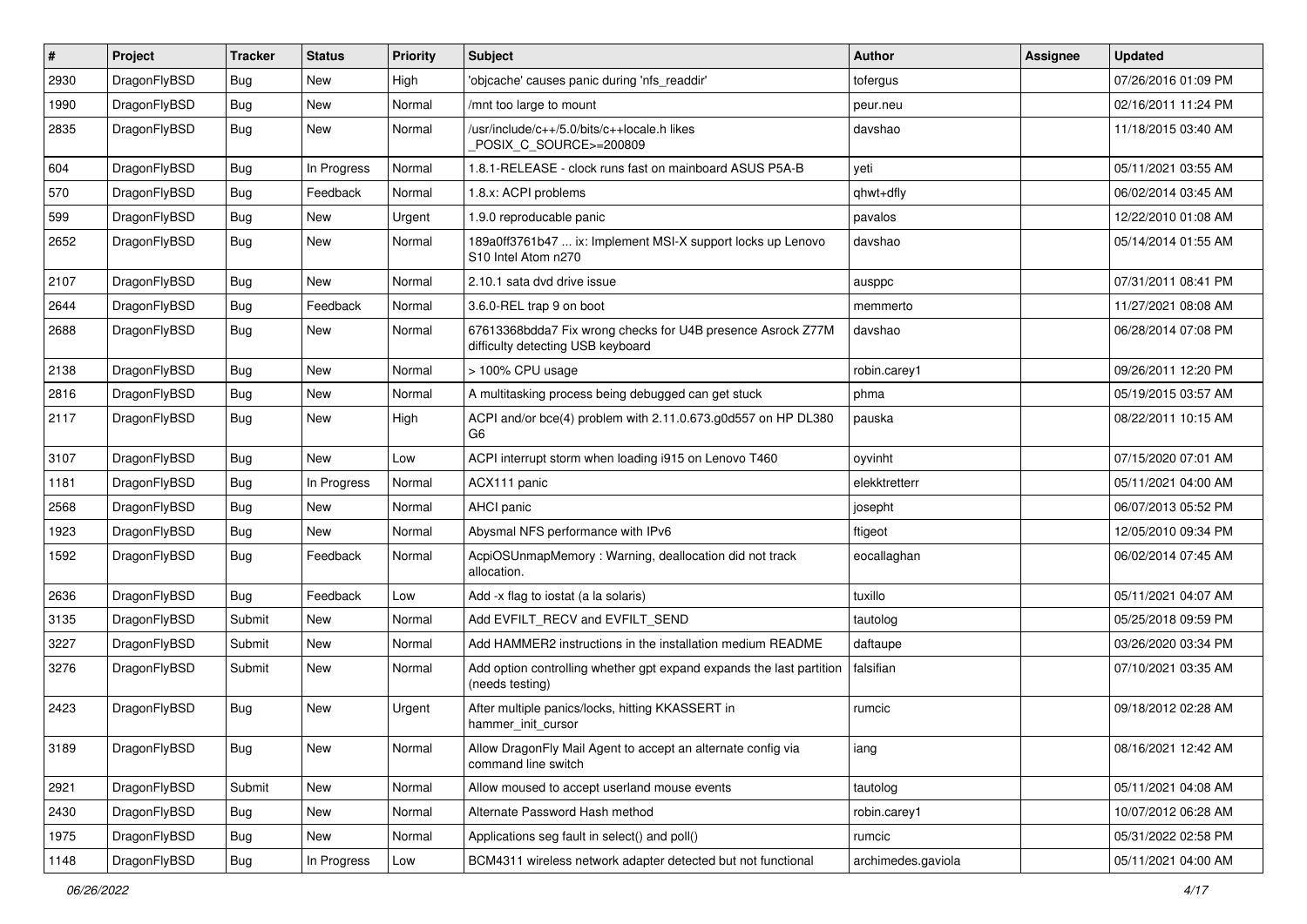| $\sharp$ | Project      | <b>Tracker</b> | <b>Status</b> | <b>Priority</b> | Subject                                                                                                            | Author       | Assignee | <b>Updated</b>      |
|----------|--------------|----------------|---------------|-----------------|--------------------------------------------------------------------------------------------------------------------|--------------|----------|---------------------|
| 2434     | DragonFlyBSD | Bug            | <b>New</b>    | Normal          | BTX Halted - Boot fails on USB/GUI                                                                                 | lucmv        |          | 10/17/2012 08:12 PM |
| 3113     | DragonFlyBSD | <b>Bug</b>     | In Progress   | Urgent          | Booting vKernel fails due being out of swap space                                                                  | tcullen      |          | 05/11/2021 04:14 AM |
| 2630     | DragonFlyBSD | Bug            | New           | Normal          | Bring in latest iconv fixes from FreeBSD10 as well as csmapper<br>updates                                          | tuxillo      |          | 05/11/2021 03:54 AM |
| 2210     | DragonFlyBSD | Bug            | <b>New</b>    | Normal          | Bugtracker cannot assign default project for new users                                                             | ahuete.devel |          | 11/17/2011 11:30 AM |
| 1727     | DragonFlyBSD | Bug            | Feedback      | Normal          | CD boot panic (2.6.1) (usb?)                                                                                       | kiril        |          | 05/15/2022 05:10 AM |
| 1786     | DragonFlyBSD | Bug            | <b>New</b>    | Normal          | Calling NULL function pointer initiates panic loop                                                                 | sjg          |          | 10/11/2010 05:28 PM |
| 3313     | DragonFlyBSD | Bug            | <b>New</b>    | Normal          | Can't boot from my live USB at all. The kernel loading process<br>hangs.                                           | rempas       |          | 06/03/2022 12:16 AM |
| 1961     | DragonFlyBSD | <b>Bug</b>     | New           | Normal          | Can't create dump from DDB                                                                                         | shamaz       |          | 01/29/2011 09:02 PM |
| 2611     | DragonFlyBSD | Bug            | New           | Normal          | Change in IP address results in network not working                                                                | phma         |          | 12/05/2013 07:55 PM |
| 3152     | DragonFlyBSD | Bug            | Feedback      | Normal          | Console's size in ttyv0 and single user mode is sticking to 80x25,<br>while ttyv1 can make use of the whole screen | overtime     |          | 02/24/2019 01:08 AM |
| 1916     | DragonFlyBSD | Bug            | <b>New</b>    | Normal          | Constant crashes on x86_64 with UFS                                                                                | lentferj     |          | 11/21/2010 07:40 PM |
| 3281     | DragonFlyBSD | Bug            | New           | Normal          | Crash after leaving unattended for a while                                                                         | bhaible      |          | 07/10/2021 03:32 AM |
| 2444     | DragonFlyBSD | Bug            | <b>New</b>    | Normal          | Crash during Hammer overnight cleanup                                                                              | justin       |          | 11/04/2012 07:58 AM |
| 3208     | DragonFlyBSD | Bug            | New           | Normal          | Crash related to nfsd                                                                                              | tse          |          | 06/11/2020 05:52 AM |
| 2283     | DragonFlyBSD | Bug            | New           | Normal          | DFBSD DragonFly v2.13.0.957.g4f459 - pmap_release: page<br>should already be gone 0xc27120bc                       | tuxillo      |          | 01/23/2012 03:03 AM |
| 1332     | DragonFlyBSD | Bug            | Feedback      | Normal          | DFBSD 2.2 - Booting usbcdrom/usbsticks on thinkpad hangs on<br>"BTX Halted"                                        | tuxillo      |          | 05/11/2021 04:00 AM |
| 2078     | DragonFlyBSD | Bug            | New           | Normal          | DFBSD i386 v2.11.0.201.g3ed2f - Panic during installworld into a<br>vn0 device                                     | tuxillo      |          | 05/19/2011 07:50 PM |
| 2084     | DragonFlyBSD | Bug            | <b>New</b>    | Normal          | DFBSD v2.11.0.242.g4d317 - panic: zone: entry not free                                                             | tuxillo      |          | 07/03/2012 01:23 AM |
| 2129     | DragonFlyBSD | Bug            | New           | Normal          | DFBSD v2.11.0.661.gf9438 i386 - panic: lockmgr thrd_sleep                                                          | tuxillo      |          | 09/05/2011 09:49 AM |
| 2166     | DragonFlyBSD | Bug            | <b>New</b>    | Normal          | DFBSD v2.13.0.109.g05b9d - Strange lockups                                                                         | tuxillo      |          | 10/29/2011 11:20 AM |
| 2171     | DragonFlyBSD | Bug            | New           | Normal          | DFBSD v2.13.0.151.gdc8442 - panic: assertion "(*ptep &<br>$(PG$ MANAGED PG V)) == PG V"                            | tuxillo      |          | 11/04/2011 05:06 PM |
| 1959     | DragonFlyBSD | Bug            | <b>New</b>    | Normal          | DFBSD v2.9.1.422.gc98f2 - Panic during boot - IPv6 and PF                                                          | tuxillo      |          | 01/13/2011 03:37 AM |
| 2345     | DragonFlyBSD | Bug            | In Progress   | Normal          | DFBSD v3.1.0.457.gd679f - NFS panic on diskless station                                                            | tuxillo      |          | 04/07/2012 05:22 PM |
| 2351     | DragonFlyBSD | <b>Bug</b>     | In Progress   | Normal          | DFBSD v3.1.0.579.g44ccf - Stuck during startup, random freezes                                                     | tuxillo      |          | 04/24/2012 08:21 AM |
| 2498     | DragonFlyBSD | <b>Bug</b>     | New           | Normal          | DFBSD v3.2.2-RELEASE - LIST_FIRST(&bp->b_dep) == NULL"<br>failed in vfs_vmio_release                               | tuxillo      |          | 05/31/2022 04:09 PM |
| 2495     | DragonFlyBSD | <b>Bug</b>     | New           | High            | DFBSD v3.3.0.960.g553fe7 - ocnt != 0" failed in<br>prop_object_release                                             | tuxillo      |          | 05/31/2022 04:08 PM |
| 2499     | DragonFlyBSD | <b>Bug</b>     | In Progress   | Urgent          | DRAGONFLY_3_2 lockd not responding correctly                                                                       | Nerzhul      |          | 01/22/2013 12:47 PM |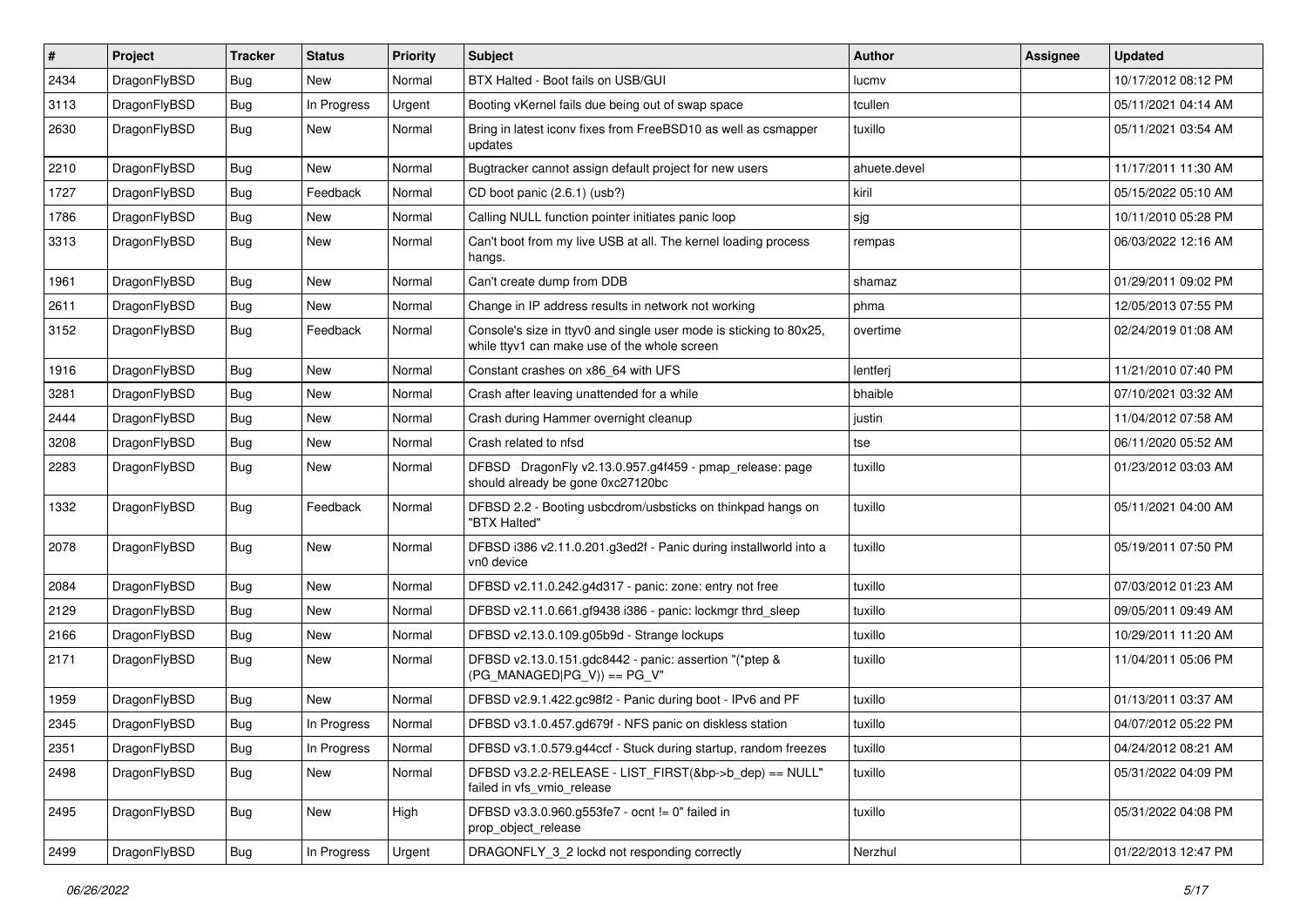| $\sharp$ | Project      | <b>Tracker</b> | <b>Status</b> | <b>Priority</b> | Subject                                                                                                   | <b>Author</b> | Assignee | <b>Updated</b>      |
|----------|--------------|----------------|---------------|-----------------|-----------------------------------------------------------------------------------------------------------|---------------|----------|---------------------|
| 2595     | DragonFlyBSD | Bug            | <b>New</b>    | Normal          | DragonFly 3.4.3 crashes on SUN Blade X6250 with Qlogic ISP 2432<br>FC card                                | Turvamies     |          | 10/07/2013 11:53 AM |
| 2619     | DragonFlyBSD | Bug            | <b>New</b>    | Normal          | DragonFly 3.6 can't be installed on a 6TB volume                                                          | ftigeot       |          | 02/23/2014 11:55 PM |
| 3197     | DragonFlyBSD | <b>Bug</b>     | New           | Normal          | DragonFly upgrades                                                                                        | tse           |          | 04/18/2020 04:18 PM |
| 2556     | DragonFlyBSD | Bug            | Feedback      | Normal          | DragonFly v3.5.0.81.gd3479 - Process signal weirdness                                                     | tuxillo       |          | 12/17/2013 03:48 PM |
| 3124     | DragonFlyBSD | <b>Bug</b>     | New           | High            | DragonFlyBSD 5.0.2 with Hammer2 with UEFI install doesn't boot                                            | wiesl         |          | 06/18/2019 05:07 AM |
| 3299     | DragonFlyBSD | <b>Bug</b>     | In Progress   | Normal          | DragonFlyBSD reports utterly wrong uptime (most of the time, right<br>after booting in)                   | adrian        |          | 11/11/2021 01:43 PM |
| 1669     | DragonFlyBSD | Bug            | In Progress   | Normal          | Drive wont open using button                                                                              | elekktretterr |          | 02/29/2012 12:05 PM |
| 3147     | DragonFlyBSD | Submit         | New           | Normal          | Enable headless installation                                                                              | ddegroot      |          | 10/09/2018 01:25 PM |
| 979      | DragonFlyBSD | Bug            | Feedback      | Normal          | Failure-prone USB mass storage (SB600? msdosfs? CAM?)                                                     | floid         |          | 01/15/2015 08:38 AM |
| 2799     | DragonFlyBSD | Bug            | <b>New</b>    | Normal          | Fatal trap 12 caused by moused(8) -p /dev/cual0                                                           | opvalues      |          | 03/04/2015 11:01 PM |
| 2072     | DragonFlyBSD | <b>Bug</b>     | <b>New</b>    | Normal          | Fatal trap 12: stopped at lwkt_send_ipiq3                                                                 | rumcic        |          | 05/17/2011 04:12 AM |
| 3266     | DragonFlyBSD | Bug            | <b>New</b>    | High            | Filesystems broken due to "KKASSERT(count &<br>TOK_COUNTMASK);"                                           | tkusumi       |          | 03/15/2021 01:21 PM |
| 2638     | DragonFlyBSD | Bug            | Feedback      | High            | Fix machdep.pmap mmu optimize                                                                             | tuxillo       |          | 05/11/2021 04:07 AM |
| 3201     | DragonFlyBSD | Submit         | <b>New</b>    | Normal          | Fixes make search display                                                                                 | htse          |          | 08/20/2021 04:02 PM |
| 1877     | DragonFlyBSD | Bug            | <b>New</b>    | Normal          | Freeze during 1st hammer cleanup after new install                                                        | elekktretterr |          | 05/15/2022 11:43 AM |
| 1947     | DragonFlyBSD | <b>Bug</b>     | <b>New</b>    | Low             | GA-880GM-UD2H (rev. 1.3) AHCI fails to detect disks at the end of<br>the RAID controller                  | eocallaghan   |          | 11/27/2021 08:46 AM |
| 2674     | DragonFlyBSD | Bug            | New           | Normal          | <b>GPT Support</b>                                                                                        | ftigeot       |          | 12/28/2015 02:54 PM |
| 3301     | DragonFlyBSD | Bug            | <b>New</b>    | Normal          | Gkrellm from the packages is not showing logged in users in main<br>window, logged in users always $== 0$ | adrian        |          | 01/08/2022 04:24 AM |
| 3047     | DragonFlyBSD | Bug            | New           | Normal          | HAMMER critical write error                                                                               | samuel        |          | 06/19/2019 09:50 AM |
| 1749     | DragonFlyBSD | <b>Bug</b>     | In Progress   | Normal          | HAMMER fsstress panic in hammer_flush_inode_core<br>'ip->flush_state != HAMMER_FST_FLUSH'                 | vsrinivas     |          | 05/11/2021 04:06 AM |
| 1744     | DragonFlyBSD | Bug            | In Progress   | Normal          | HAMMER fsstress panic in hammer_setup_child_callback                                                      | vsrinivas     |          | 05/11/2021 04:05 AM |
| 2898     | DragonFlyBSD | <b>Bug</b>     | New           | Normal          | HAMMER panic                                                                                              | pavalos       |          | 11/03/2018 07:05 AM |
| 1717     | DragonFlyBSD | Bug            | Feedback      | Normal          | HAMMER panic in hammer_cursor_down()                                                                      | josepht1      |          | 05/11/2021 04:05 AM |
| 2647     | DragonFlyBSD | <b>Bug</b>     | New           | Normal          | HAMMER panic on 3.6.0                                                                                     | tuxillo       |          | 05/11/2021 03:54 AM |
| 2863     | DragonFlyBSD | Bug            | New           | Normal          | HAMMER synch tid is zero                                                                                  | shamaz        |          | 12/12/2015 11:24 PM |
| 2287     | DragonFlyBSD | <b>Bug</b>     | New           | Normal          | HAMMER(ROOT) Illegal UNDO TAIL signature at<br>300000001967c000                                           | y0n3t4n1      |          | 11/07/2018 01:22 AM |
| 3249     | DragonFlyBSD | <b>Bug</b>     | New           | Normal          | HAMMER2 fsync(2) not working properly                                                                     | tkusumi       |          | 09/21/2020 07:07 AM |
| 3246     | DragonFlyBSD | <b>Bug</b>     | New           | Normal          | HAMMER2 unable to handle ENOSPC properly                                                                  | tkusumi       |          | 09/04/2020 11:11 AM |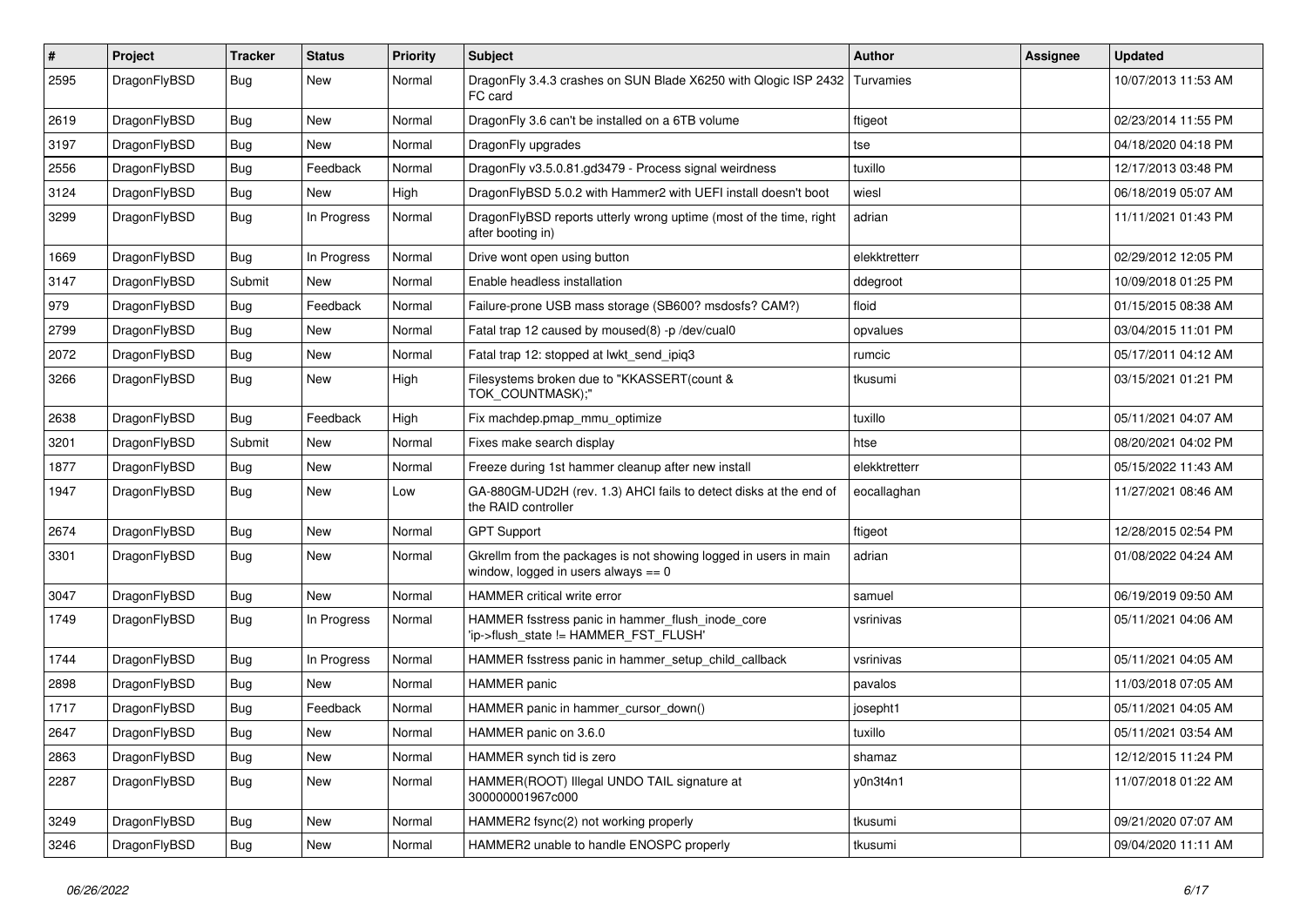| #    | Project      | <b>Tracker</b> | <b>Status</b> | <b>Priority</b> | Subject                                                                                                                                                     | <b>Author</b> | Assignee | <b>Updated</b>      |
|------|--------------|----------------|---------------|-----------------|-------------------------------------------------------------------------------------------------------------------------------------------------------------|---------------|----------|---------------------|
| 2803 | DragonFlyBSD | Bug            | <b>New</b>    | Normal          | HAMMER: Warning: UNDO area too small!                                                                                                                       | ftigeot       |          | 03/11/2015 03:42 PM |
| 2958 | DragonFlyBSD | Bug            | Feedback      | Normal          | Hammer FS dies during pruning after massive write load                                                                                                      | neilb         |          | 10/11/2016 04:20 AM |
| 2852 | DragonFlyBSD | Bug            | New           | Normal          | Hammer File System - hangs on undo during system boot / mount -<br>will not recover on DragonFlyBSD newer than 3.6.0                                        | abale         |          | 05/11/2021 04:07 AM |
| 2347 | DragonFlyBSD | <b>Bug</b>     | Feedback      | High            | Hammer PFSes destroy does not give back full space allocated to<br><b>PFS</b>                                                                               | sgeorge       |          | 07/19/2012 01:11 AM |
| 1907 | DragonFlyBSD | Bug            | <b>New</b>    | Normal          | Hammer crash in hammer_flusher_flush()                                                                                                                      | swildner      |          | 11/11/2010 05:07 AM |
| 3194 | DragonFlyBSD | Bug            | <b>New</b>    | High            | Hammer kernel crash on mirror-stream of PFS after upgrade<br>(assertion "cursor->flags &<br>HAMMER_CURSOR_ITERATE_CHECK" failed in<br>hammer_btree_iterate) | Anonymous     |          | 06/29/2019 01:32 PM |
| 2915 | DragonFlyBSD | <b>Bug</b>     | <b>New</b>    | High            | Hammer mirror-copy problem                                                                                                                                  | t dfbsd       |          | 08/25/2016 05:28 AM |
| 1330 | DragonFlyBSD | Bug            | Feedback      | Normal          | Hammer, usb disk, SYNCHRONIZE CACHE failure                                                                                                                 | josepht       |          | 06/02/2014 04:56 AM |
| 2738 | DragonFlyBSD | Bug            | New           | Normal          | Hammer: Strange behavior when trying to recover old version of<br>moved file                                                                                | roland        |          | 11/20/2014 08:02 AM |
| 3215 | DragonFlyBSD | Bug            | <b>New</b>    | Normal          | Hang in tcdrain(3) after write(3)                                                                                                                           | noloader      |          | 11/25/2019 03:08 PM |
| 1718 | DragonFlyBSD | Bug            | Feedback      | Normal          | IDE disk drive not detected by x86 64 2.6.1 Live CD                                                                                                         | bcox          |          | 11/27/2021 08:25 AM |
| 1882 | DragonFlyBSD | <b>Bug</b>     | <b>New</b>    | Low             | Idea for handling new USB vendor/device codes                                                                                                               | bmk           |          | 10/20/2010 12:15 PM |
| 2535 | DragonFlyBSD | <b>Bug</b>     | New           | Normal          | Imap processes apparentlt blocked on disk I/O                                                                                                               | ftigeot       |          | 04/02/2013 09:31 AM |
| 1836 | DragonFlyBSD | <b>Bug</b>     | New           | Normal          | Incorrect TCP checksum show up in tcpdump                                                                                                                   | robgar1       |          | 05/15/2022 11:22 AM |
| 1144 | DragonFlyBSD | Bug            | Feedback      | Normal          | Incorrect clock under KVM                                                                                                                                   | msylvan       |          | 03/09/2013 01:17 PM |
| 2858 | DragonFlyBSD | <b>Bug</b>     | New           | Low             | Installer "Local or UTC" question should have "No" selected by<br>default.                                                                                  | cgag          |          | 12/02/2015 01:18 PM |
| 2859 | DragonFlyBSD | Bug            | <b>New</b>    | Low             | Installer configuration menu always highlights "Select timezone", no<br>matter which step was last completed.                                               | cgag          |          | 12/02/2015 01:54 PM |
| 3120 | DragonFlyBSD | Bug            | <b>New</b>    | Normal          | Intel AC 8260 firmware does not load                                                                                                                        | Vintodrimmer  |          | 08/28/2018 03:30 AM |
| 2994 | DragonFlyBSD | <b>Bug</b>     | New           | Normal          | Intermittent boot hangs after git: hammer - HAMMER Version 7                                                                                                | davshao       |          | 03/30/2017 02:06 PM |
| 1486 | DragonFlyBSD | <b>Bug</b>     | Feedback      | Normal          | Interrupt storm related to SATA DVD device                                                                                                                  | hasso         |          | 05/11/2021 04:01 AM |
| 3269 | DragonFlyBSD | Bug            | In Progress   | Normal          | Is double-buffer'd buf still required by HAMMER2 ?                                                                                                          | tkusumi       |          | 05/12/2021 04:09 PM |
| 1192 | DragonFlyBSD | Submit         | New           | Normal          | KKASSERTs in sys/kern/uipc_{msg,socket}.c are too strict                                                                                                    | rumcic        |          | 05/11/2021 04:07 AM |
| 3280 | DragonFlyBSD | <b>Bug</b>     | New           | Normal          | KMS console and i915(4) not working in 6.0                                                                                                                  | cmusser       |          | 07/10/2021 03:35 AM |
| 2473 | DragonFlyBSD | Bug            | New           | Normal          | Kernel crash when trying to up the wpi0 device (Dfly<br>v3.3.0.758.g47388-DEVELOPMENT)                                                                      | tomaz         |          | 02/24/2014 08:50 AM |
| 2250 | DragonFlyBSD | <b>Bug</b>     | <b>New</b>    | Normal          | Kernel panic                                                                                                                                                | adamk         |          | 11/23/2018 01:10 AM |
| 3247 | DragonFlyBSD | <b>Bug</b>     | New           | Normal          | Kernel panic doing nothing much                                                                                                                             | phma          |          | 09/12/2020 11:40 PM |
| 1594 | DragonFlyBSD | <b>Bug</b>     | New           | Normal          | Kernel panic during boot from Live CD on Dell E6400                                                                                                         | bodie         |          | 05/11/2021 03:54 AM |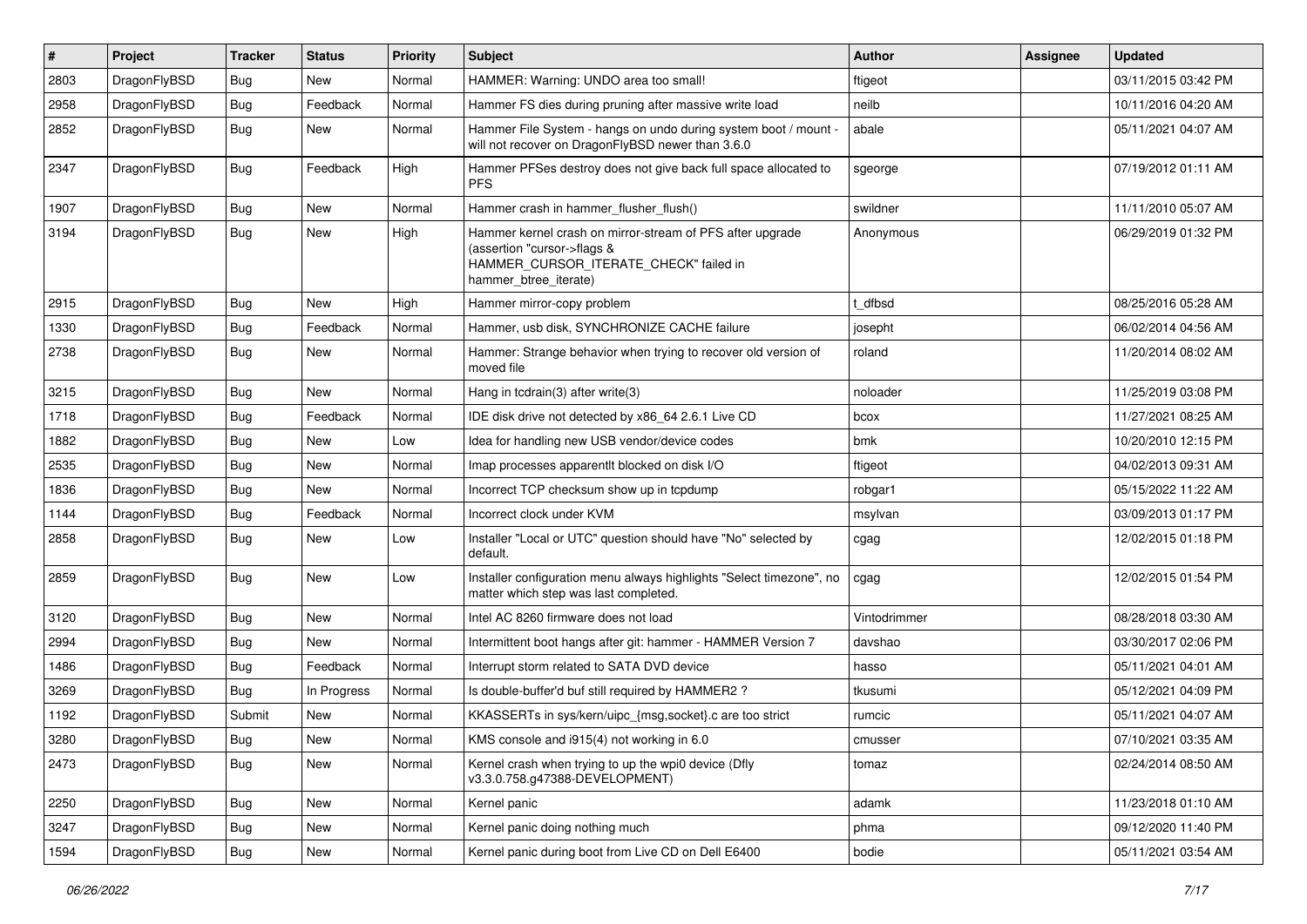| $\sharp$ | Project      | <b>Tracker</b> | <b>Status</b> | <b>Priority</b> | Subject                                                                                         | Author        | Assignee | <b>Updated</b>      |
|----------|--------------|----------------|---------------|-----------------|-------------------------------------------------------------------------------------------------|---------------|----------|---------------------|
| 2891     | DragonFlyBSD | <b>Bug</b>     | New           | Normal          | Kernel panic in IEEE802.11 related code                                                         | shamaz        |          | 05/29/2016 05:49 PM |
| 3235     | DragonFlyBSD | Bug            | New           | Normal          | Kernel panic in devfs vnops.c                                                                   | mneumann      |          | 04/28/2020 07:00 AM |
| 3224     | DragonFlyBSD | <b>Bug</b>     | New           | Normal          | Kernel panic when trying to ping6                                                               | zhtw          |          | 03/08/2020 08:55 AM |
| 3129     | DragonFlyBSD | <b>Bug</b>     | <b>New</b>    | High            | Kernel panic with 5.2.0 on A2SDi-4C-HLN4F                                                       | stateless     |          | 04/24/2018 12:50 AM |
| 2052     | DragonFlyBSD | Bug            | <b>New</b>    | Normal          | Kernel panic: CPU APIC ID out of range                                                          | Anonymous     |          | 05/02/2011 11:06 AM |
| 2421     | DragonFlyBSD | Bug            | <b>New</b>    | High            | Kernel panic: vm_fault: page 0xc0f70000 not busy!                                               | lentferj      |          | 10/03/2012 08:16 AM |
| 3218     | DragonFlyBSD | Bug            | New           | Normal          | Kernel panics are not sent to comconsole when booted over EFI                                   | mqudsi        |          | 12/02/2019 08:52 PM |
| 1899     | DragonFlyBSD | <b>Bug</b>     | <b>New</b>    | Normal          | Keyboard doesn't work                                                                           | fransm        |          | 05/15/2022 03:32 PM |
| 2004     | DragonFlyBSD | <b>Bug</b>     | New           | Normal          | LWKT_WAIT_IPIQ panic                                                                            | steve         |          | 03/08/2011 05:46 PM |
| 2396     | DragonFlyBSD | <b>Bug</b>     | Feedback      | High            | Latest 3.1 development version core dumps while destroying master<br><b>PFS</b>                 | sgeorge       |          | 01/23/2013 04:10 PM |
| 2414     | DragonFlyBSD | Bug            | In Progress   | Normal          | Lenovo S10 acpi freeze (not new)                                                                | davshao       |          | 05/11/2021 04:13 AM |
| 1591     | DragonFlyBSD | Bug            | Feedback      | Normal          | Lenovo X301 hangs with AHCI Driver CMD TIMEOUT<br>STS=d0 <bsy></bsy>                            | eocallaghan   |          | 05/11/2021 04:05 AM |
| 1502     | DragonFlyBSD | Bug            | In Progress   | Normal          | Lock while deleting files from nohistory HAMMER directories                                     | hasso         |          | 03/10/2013 04:28 AM |
| 3165     | DragonFlyBSD | Bug            | New           | Normal          | Looping at boot time                                                                            | gop           |          | 12/28/2018 01:04 PM |
| 1456     | DragonFlyBSD | <b>Bug</b>     | Feedback      | Normal          | Microsoft wireless desktop problems                                                             | elekktretterr |          | 01/15/2015 08:34 AM |
| 2887     | DragonFlyBSD | Bug            | New           | Low             | Missing extattr_namespace_to_string and<br>extattr_string_to_namespace functions                | rubenk        |          | 02/06/2016 05:09 AM |
| 1463     | DragonFlyBSD | Bug            | <b>New</b>    | Normal          | Mountroot before drives are initialized                                                         | elekktretterr |          | 12/07/2010 01:30 PM |
| 3111     | DragonFlyBSD | Bug            | In Progress   | High            | Mouse lags every second heavily under X11                                                       | mneumann      |          | 12/12/2017 09:46 PM |
| 1695     | DragonFlyBSD | Bug            | New           | Normal          | NFS-related system breakdown                                                                    | Anonymous     |          | 04/10/2014 12:35 AM |
| 3310     | DragonFlyBSD | <b>Bug</b>     | In Progress   | Normal          | NVMM+QEMU fail to boot with UEFI: Mem Assist Failed<br>[gpa=0xfffffff0]                         | liweitianux   |          | 01/11/2022 03:22 PM |
| 3317     | DragonFlyBSD | Bug            | In Progress   | Normal          | Network vtnet0 not working on Hetzner cloud                                                     | mneumann      |          | 06/18/2022 03:55 AM |
| 1774     | DragonFlyBSD | Bug            | <b>New</b>    | Normal          | New IP header cleanup branch available for testing                                              | dillon        |          | 05/15/2022 10:59 AM |
| 2051     | DragonFlyBSD | <b>Bug</b>     | New           | Normal          | No ipv6 lan route entry created on 2.10                                                         | ftigeot       |          | 04/21/2011 10:37 AM |
| 2161     | DragonFlyBSD | <b>Bug</b>     | <b>New</b>    | Normal          | Outdated xorg.conf file gets installed into etc and screws up mouse                             | eocallaghan   |          | 10/27/2011 01:51 PM |
| 3101     | DragonFlyBSD | Bug            | New           | Low             | PFI CGI install not working in dragonflybsd 5.0.1 USB install                                   | bnegre82      |          | 05/11/2021 04:14 AM |
| 3199     | DragonFlyBSD | <b>Bug</b>     | New           | Normal          | PFS label not found panic                                                                       | tse           |          | 08/21/2019 03:51 AM |
| 1580     | DragonFlyBSD | <b>Bug</b>     | Feedback      | Normal          | Panic (Fatal trap 12: page fault while in kernel mode) while playing<br>with pf and netif names | rumcic        |          | 12/21/2018 01:21 AM |
| 2812     | DragonFlyBSD | Bug            | <b>New</b>    | Normal          | Panic on Intel DE3815TYKHE                                                                      | tmorp         |          | 05/14/2015 03:14 PM |
| 2071     | DragonFlyBSD | <b>Bug</b>     | New           | High            | Panic on assertion: (int)(flg->seq - seq) > 0 in hammer_flusher_flush<br>after inode error      | vsrinivas     |          | 06/12/2011 07:59 AM |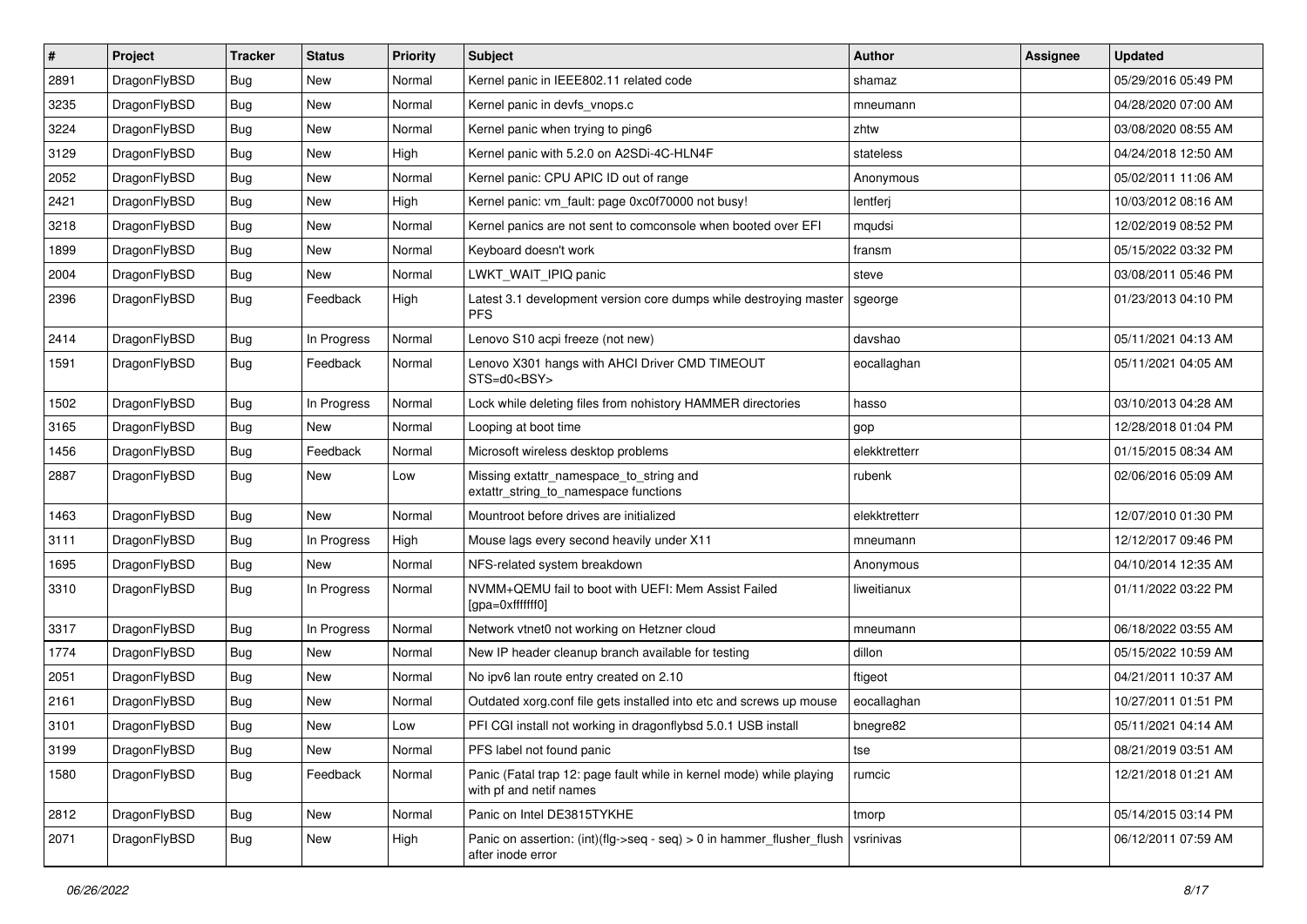| $\sharp$ | Project      | <b>Tracker</b> | <b>Status</b> | <b>Priority</b> | Subject                                                                                    | Author          | Assignee | <b>Updated</b>      |
|----------|--------------|----------------|---------------|-----------------|--------------------------------------------------------------------------------------------|-----------------|----------|---------------------|
| 2081     | DragonFlyBSD | <b>Bug</b>     | Feedback      | Normal          | Panic on device "detach" / "failure"                                                       | vsrinivas       |          | 02/29/2012 07:11 AM |
| 1939     | DragonFlyBSD | Bug            | <b>New</b>    | Normal          | Panic on nightly build and stress test box                                                 | lentferj        |          | 12/18/2010 08:41 AM |
| 1250     | DragonFlyBSD | <b>Bug</b>     | Feedback      | Normal          | Panic upon plugging an USB flash drive into the machine                                    | rumcic          |          | 03/10/2013 05:17 AM |
| 1873     | DragonFlyBSD | <b>Bug</b>     | New           | Normal          | Panic upon usb mouse detach and reattaching                                                | rumcic          |          | 02/01/2011 09:53 AM |
| 2641     | DragonFlyBSD | Bug            | New           | Normal          | Panic when loading natapci as module                                                       | tuxillo         |          | 05/11/2021 03:54 AM |
| 1860     | DragonFlyBSD | <b>Bug</b>     | Feedback      | Normal          | Panic while creating UFS fs on vn(4) for initrd                                            | matthias        |          | 02/29/2012 07:16 AM |
| 884      | DragonFlyBSD | <b>Bug</b>     | In Progress   | High            | Performance/memory problems under filesystem IO load                                       | hasso           |          | 05/11/2021 03:50 AM |
| 2020     | DragonFlyBSD | <b>Bug</b>     | New           | Low             | Port brcm80211 driver from Linux to DragonFly BSD                                          | studer          |          | 03/05/2011 10:54 PM |
| 2617     | DragonFlyBSD | <b>Bug</b>     | Feedback      | Normal          | Possible issue with wireless mouse on 3.6 release                                          | FilippoMo       |          | 01/14/2015 03:42 PM |
| 1668     | DragonFlyBSD | Bug            | Feedback      | Normal          | Power button not working                                                                   | elekktretterr   |          | 03/10/2013 06:22 AM |
| 3117     | DragonFlyBSD | <b>Bug</b>     | New           | Normal          | Problem with colours if "intel" video-driver used                                          | dpostolov       |          | 01/07/2018 11:35 PM |
| 2881     | DragonFlyBSD | Bug            | <b>New</b>    | Normal          | Pulseaudio hangs/resets system when starting X11                                           | mneumann        |          | 01/09/2016 03:08 AM |
| 3134     | DragonFlyBSD | Bug            | New           | Normal          | RFC 3021 (/31 networks) appear to be unsupported                                           | jailbird        |          | 05/16/2018 11:03 PM |
| 2288     | DragonFlyBSD | Bug            | Feedback      | Normal          | Random IO performance loss introduced since January 1st                                    | lentferj        |          | 01/23/2013 04:21 PM |
| 2509     | DragonFlyBSD | Bug            | New           | Normal          | Redefinition of DIRBLKSIZ in restore(8)                                                    | swildner        |          | 06/04/2022 04:40 AM |
| 2933     | DragonFlyBSD | Submit         | New           | Normal          | Remove unix domain socket support from cat(1)                                              | sevan           |          | 08/01/2016 08:10 PM |
| 2629     | DragonFlyBSD | Bug            | New           | Normal          | Replace gcc44 with llvm34, clang34, and libc++                                             | tuxillo         |          | 06/02/2014 02:30 PM |
| 3298     | DragonFlyBSD | Bug            | New           | Normal          | Running "w" and having logged in via XDM through VNC, "w" prints<br>an extra error message | piecuch         |          | 10/25/2021 09:16 AM |
| 3029     | DragonFlyBSD | Bug            | New           | Normal          | Running DflyBSD 4.8 on FreeBSD bhyve as a guest                                            | iron            |          | 05/13/2022 04:33 AM |
| 3300     | DragonFlyBSD | Bug            | <b>New</b>    | Normal          | Running Xvnc from TigerVNC package through the INETD daemon<br>in TCP WAIT mode fails hard | adrian          |          | 01/08/2022 04:25 AM |
| 2095     | DragonFlyBSD | Bug            | New           | Low             | Running installer post-install: Unsupported DFUI transport "                               | greenrd         |          | 06/26/2011 09:20 AM |
| 2587     | DragonFlyBSD | Bug            | New           | Normal          | SATA DVD writer not detected by DragonFly                                                  | srussell        |          | 09/04/2020 08:55 AM |
| 1194     | DragonFlyBSD | Bug            | <b>New</b>    | Normal          | SCSI errors while trying to copy photos from my camera                                     | elekktretterr   |          | 01/14/2015 04:39 PM |
| 3243     | DragonFlyBSD | Bug            | New           | Normal          | SMART status not reported properly for SSD disks                                           | daftaupe        |          | 09/09/2020 11:03 PM |
| 2731     | DragonFlyBSD | Bug            | In Progress   | Normal          | Screen full of random colors when starting Xorg with Intel Haswell<br>HD Graphics P4600    | jkatzmaier      |          | 11/12/2014 04:08 PM |
| 3278     | DragonFlyBSD | Bug            | New           | Normal          | Second screen image is distorted                                                           | arcade@b1t.name |          | 07/10/2021 03:36 AM |
| 2094     | DragonFlyBSD | <b>Bug</b>     | <b>New</b>    | Normal          | Segfault when gdb printing backtrace from core dump                                        | greenrd         |          | 06/25/2011 04:14 PM |
| 1313     | DragonFlyBSD | Bug            | New           | Low             | Signal code in kernel needs major overhaul (signal queues,<br>si_code, si_addr)            | hasso           |          | 05/11/2021 04:00 AM |
| 1336     | DragonFlyBSD | <b>Bug</b>     | In Progress   | Normal          | Still looking for reports of missed directory entries w/ HAMMER                            | dillon          |          | 05/11/2021 04:00 AM |
| 2529     | DragonFlyBSD | <b>Bug</b>     | New           | Low             | Sundance network adapter is not detected and attached                                      | kworr           |          | 03/25/2013 02:29 AM |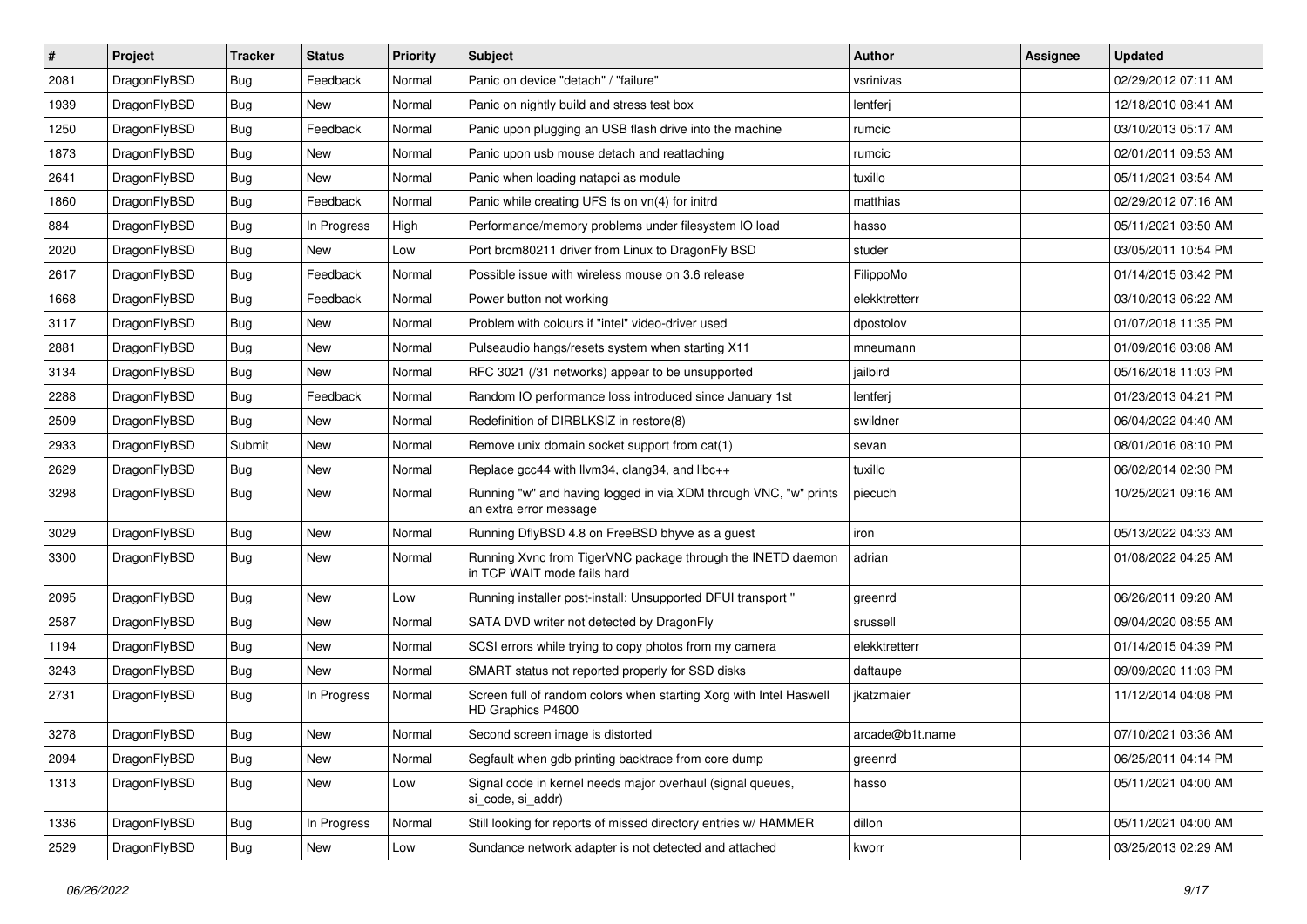| $\sharp$ | Project      | <b>Tracker</b> | <b>Status</b> | <b>Priority</b> | Subject                                                                                                   | Author          | Assignee | <b>Updated</b>      |
|----------|--------------|----------------|---------------|-----------------|-----------------------------------------------------------------------------------------------------------|-----------------|----------|---------------------|
| 1884     | DragonFlyBSD | Bug            | New           | Normal          | System completely freezes while listening music (devbuf: malloc<br>limit exceeded)                        | shamaz          |          | 01/24/2011 05:00 PM |
| 2308     | DragonFlyBSD | Bug            | <b>New</b>    | Normal          | System freeze when unloading snd_hda                                                                      | jaydg           |          | 02/19/2012 07:15 AM |
| 3157     | DragonFlyBSD | <b>Bug</b>     | New           | Normal          | TP-Link UE300 not working in 5.2-RELEASE                                                                  | tuxillo         |          | 11/15/2018 02:08 PM |
| 2820     | DragonFlyBSD | Bug            | <b>New</b>    | Normal          | TP-Link USB Wi-Fi adapter cannot be reattached to the system                                              | shamaz          |          | 05/22/2015 09:45 PM |
| 1982     | DragonFlyBSD | <b>Bug</b>     | New           | Low             | There is no linuxulator on x86-64                                                                         | herrgard        |          | 05/31/2022 02:25 PM |
| 2371     | DragonFlyBSD | <b>Bug</b>     | New           | Normal          | Timezone problem with America/Sao_Paulo                                                                   | raitech         |          | 05/17/2012 01:42 PM |
| 2153     | DragonFlyBSD | <b>Bug</b>     | New           | Normal          | Too many unuseful warnings at boot                                                                        | juanfra684      |          | 10/18/2011 10:16 PM |
| 3311     | DragonFlyBSD | <b>Bug</b>     | New           | Low             | TrueCrypt support may cause kernel crash                                                                  | arcade@b1t.name |          | 04/29/2022 06:19 AM |
| 1613     | DragonFlyBSD | Bug            | Feedback      | Normal          | USB Keyboard not working on master                                                                        | elekktretterr   |          | 05/11/2021 04:05 AM |
| 3139     | DragonFlyBSD | <b>Bug</b>     | New           | Normal          | USB Mouse Does Not Work in DragonflyBSD guest on VirtualBox                                               | chiguy1256      |          | 06/24/2018 10:14 PM |
| 2802     | DragonFlyBSD | <b>Bug</b>     | New           | Normal          | USB Wifi urtwn0 crash from cd boot                                                                        | opvalues        |          | 03/10/2015 01:07 AM |
| 846      | DragonFlyBSD | <b>Bug</b>     | Feedback      | Normal          | USB bugs:usb mouse can't used!                                                                            | frankning       |          | 01/15/2015 08:36 AM |
| 2077     | DragonFlyBSD | <b>Bug</b>     | <b>New</b>    | Normal          | USB devices conflicting                                                                                   | srussell        |          | 05/17/2011 05:12 PM |
| 2061     | DragonFlyBSD | <b>Bug</b>     | New           | Normal          | USB keyboard boot panic                                                                                   | sjg             |          | 05/04/2012 12:20 AM |
| 2675     | DragonFlyBSD | <b>Bug</b>     | <b>New</b>    | Low             | Ultimate N WiFi Link 5300 get iwn_intr: fatal firmware error on 5GHz                                      | revuwa          |          | 05/11/2021 04:07 AM |
| 1454     | DragonFlyBSD | <b>Bug</b>     | Feedback      | Normal          | Unable to boot from external USB DVD drive                                                                | elekktretterr   |          | 05/11/2021 04:01 AM |
| 1560     | DragonFlyBSD | <b>Bug</b>     | Feedback      | Normal          | Unable to modify partition table on ThinkPad T61p during install                                          | rehsack         |          | 01/15/2015 08:57 AM |
| 2316     | DragonFlyBSD | <b>Bug</b>     | <b>New</b>    | Normal          | Ungraceful invalid password handling for adding a new user in the<br>installer                            | rune            |          | 04/27/2012 11:23 PM |
| 2622     | DragonFlyBSD | <b>Bug</b>     | <b>New</b>    | Normal          | VAIO FIT15E fn keys support                                                                               | nonsolosoft     |          | 12/31/2013 01:31 AM |
| 2631     | DragonFlyBSD | <b>Bug</b>     | In Progress   | Low             | Verify library versioning current with full package build and switch it<br>on (after publishing packages) | tuxillo         |          | 05/11/2021 04:06 AM |
| 2125     | DragonFlyBSD | <b>Bug</b>     | New           | Normal          | Weird garbage in dmesg                                                                                    | herrgard        |          | 08/30/2011 08:04 PM |
| 3302     | DragonFlyBSD | <b>Bug</b>     | New           | Normal          | Will not boot on System76 Lemur Pro (lemp10)                                                              | piecuch         |          | 11/03/2021 10:21 AM |
| 2360     | DragonFlyBSD | Bug            | In Progress   | Normal          | Wishlist: virtio driver import                                                                            | vsrinivas       |          | 06/04/2022 04:16 AM |
| 3284     | DragonFlyBSD | <b>Bug</b>     | New           | Normal          | Wrong towlower() result for U+038A                                                                        | bhaible         |          | 07/10/2021 03:34 AM |
| 2808     | DragonFlyBSD | <b>Bug</b>     | New           | Normal          | X freeze by switching between X and VT - results in black screen                                          | lukesky333      |          | 05/11/2021 03:55 AM |
| 2311     | DragonFlyBSD | Bug            | <b>New</b>    | Normal          | Xorg crash having something to do with drm                                                                | phma            |          | 02/22/2012 09:59 AM |
| 3226     | DragonFlyBSD | <b>Bug</b>     | New           | Normal          | Xorg freezes in vm: thread stuck in "objtrm1"                                                             | peeter          |          | 04/08/2020 02:10 AM |
| 2098     | DragonFlyBSD | Submit         | <b>New</b>    | Normal          | [PATCH] correct ath man page example<br>(/usr/src/share/man/man4/ath.4)                                   | nobody          |          | 11/15/2011 12:27 AM |
| 2122     | DragonFlyBSD | Submit         | New           | Normal          | [Review] Fixes to the VFS layer                                                                           | ftigeot         |          | 05/31/2022 03:25 PM |
| 2878     | DragonFlyBSD | <b>Bug</b>     | New           | Low             | [fix] CCVER problem when using clang and cpu extensions<br>(intrinsics)                                   | arcade@b1t.name |          | 06/24/2016 04:25 AM |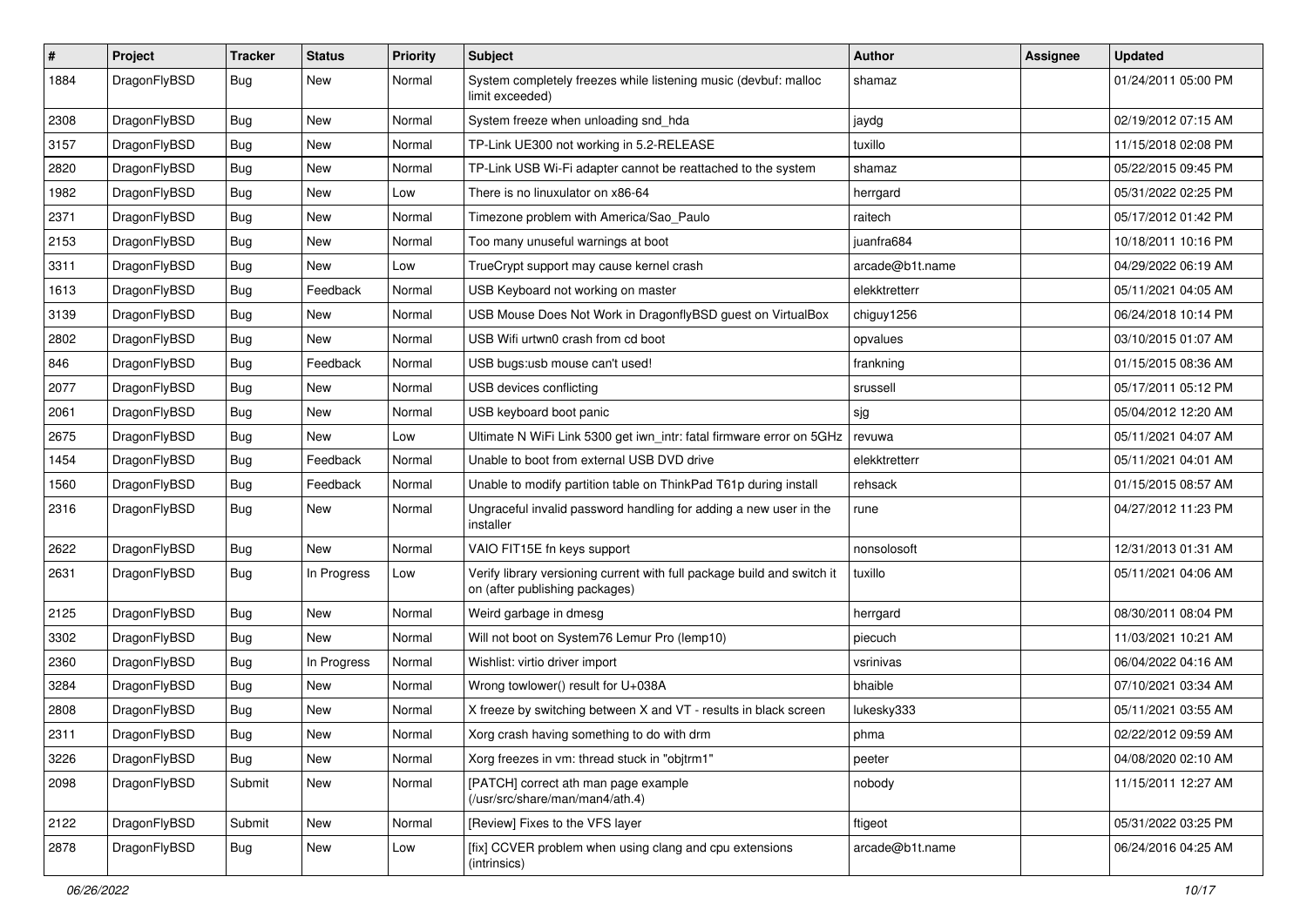| $\pmb{\#}$ | Project      | <b>Tracker</b> | <b>Status</b> | <b>Priority</b> | Subject                                                                                         | Author            | Assignee | <b>Updated</b>      |
|------------|--------------|----------------|---------------|-----------------|-------------------------------------------------------------------------------------------------|-------------------|----------|---------------------|
| 2115       | DragonFlyBSD | Bug            | New           | Normal          | [msk] system freeze after receive some paquet                                                   | bsdsx             |          | 08/22/2011 10:22 AM |
| 2306       | DragonFlyBSD | Bug            | <b>New</b>    | Normal          | a crash starts the kernel debugger in text mode, but just reboots in X                          | phma              |          | 02/11/2012 08:02 PM |
| 1521       | DragonFlyBSD | <b>Bug</b>     | Feedback      | Normal          | amd64 2.4 livecd won't mount root at boot                                                       | bolapara          |          | 01/28/2018 03:45 AM |
| 2459       | DragonFlyBSD | Bug            | Feedback      | Normal          | apic problems with HP Probook 4510s                                                             | thowe             |          | 11/27/2021 08:22 AM |
| 3143       | DragonFlyBSD | Bug            | <b>New</b>    | Normal          | assertion "0" failed in hammer2_inode_xop_chain_sync                                            | cbin              |          | 07/18/2018 12:50 PM |
| 1246       | DragonFlyBSD | <b>Bug</b>     | New           | Normal          | bad resolution (monitor desync) with livedvd                                                    | Przem0l           |          | 02/18/2014 06:29 AM |
| 1525       | DragonFlyBSD | Bug            | <b>New</b>    | Normal          | boehm-gc problems                                                                               | hasso             |          | 10/13/2012 07:13 PM |
| 806        | DragonFlyBSD | Bug            | Feedback      | Normal          | boot error on MacBook                                                                           | tralamazza        |          | 06/04/2022 05:28 AM |
| 2680       | DragonFlyBSD | Bug            | <b>New</b>    | Low             | boot0cfg update makes box unbootable                                                            | herrgard          |          | 06/10/2014 06:02 AM |
| 3006       | DragonFlyBSD | Bug            | New           | Normal          | boot0cfg: panic in kern_udev.c in function _udev_dict_set_cstr when<br>installing in VirtualBox | MichiGreat        |          | 04/01/2017 02:22 PM |
| 2882       | DragonFlyBSD | Bug            | <b>New</b>    | Low             | bridge sends packets from individual interfaces                                                 | arcade@b1t.name   |          | 01/09/2016 12:43 PM |
| 2531       | DragonFlyBSD | Bug            | <b>New</b>    | Normal          | camcontrol fails to disable APM                                                                 | m.lombardi85      |          | 03/23/2013 12:28 PM |
| 2924       | DragonFlyBSD | Bug            | New           | Normal          | cat -v fails to tag characters in extended table with M- prefix with<br>some locales            | sevan             |          | 07/11/2016 07:18 AM |
| 1618       | DragonFlyBSD | Bug            | Feedback      | Normal          | collision for 'struct pmap' when using RPC and <sys user.h=""></sys>                            | carenas           |          | 05/11/2021 04:05 AM |
| 3240       | DragonFlyBSD | Bug            | New           | High            | compile error because of openssl with /usr/dports/security/rhash for<br>mysql 8 install         | <b>UlasSAYGIN</b> |          | 06/04/2020 08:05 AM |
| 2389       | DragonFlyBSD | <b>Bug</b>     | <b>New</b>    | Normal          | computer crashed while listing processes                                                        | phma              |          | 06/18/2012 02:49 PM |
| 2712       | DragonFlyBSD | <b>Bug</b>     | New           | Normal          | connect(2) returns EINVAL when retrying after ECONNREFUSED                                      | jorisgio          |          | 08/14/2014 05:31 PM |
| 2621       | DragonFlyBSD | Bug            | <b>New</b>    | Normal          | core dump using cdrom                                                                           | nonsolosoft       |          | 12/27/2013 12:43 AM |
| 3110       | DragonFlyBSD | <b>Bug</b>     | New           | Normal          | crash with ipfw3 under load                                                                     | bnegre82          |          | 12/09/2017 06:22 AM |
| 2547       | DragonFlyBSD | Bug            | <b>New</b>    | High            | crashed while doing a dry run of pkg_rolling-replace                                            | phma              |          | 04/18/2013 10:40 PM |
| 2319       | DragonFlyBSD | <b>Bug</b>     | New           | Normal          | crypt/passwd forward compat                                                                     | c.turner1         |          | 02/28/2012 12:39 PM |
| 2569       | DragonFlyBSD | Bug            | New           | Normal          | ctime NFS                                                                                       | ferney            |          | 08/11/2013 04:35 AM |
| 3116       | DragonFlyBSD | Bug            | <b>New</b>    | Normal          | da0 detects on very big volume if to _remove_ usb install stick and<br>reboot on Intel NUC5PPYH | dpostolov         |          | 01/07/2018 09:40 PM |
| 2917       | DragonFlyBSD | Bug            | New           | Normal          | da8: reading primary partition table: error accessing offset<br>000000000000 for 512            | liweitianux       |          | 05/11/2021 08:43 PM |
| 2604       | DragonFlyBSD | <b>Bug</b>     | New           | Normal          | dell laptop does not boot with LATEST                                                           | isenmann          |          | 11/20/2013 02:07 AM |
| 2082       | DragonFlyBSD | Bug            | <b>New</b>    | Normal          | dfbsd 2.10.1 amd64 - mc port build error with 'bmake bin-install'                               | sun-doctor        |          | 05/25/2011 07:18 PM |
| 3141       | DragonFlyBSD | <b>Bug</b>     | New           | Normal          | dhclient blocks boot process                                                                    | rowo              |          | 12/16/2018 11:01 AM |
| 1951       | DragonFlyBSD | <b>Bug</b>     | New           | Normal          | dma timeouts at phyaddr on a good hdd                                                           | peur.neu          |          | 01/04/2011 07:12 AM |
| 2886       | DragonFlyBSD | Bug            | New           | Normal          | dragonfly mail agent: sending a testmail causes high system load                                | worf              |          | 02/05/2016 05:53 AM |
| 3011       | DragonFlyBSD | Bug            | In Progress   | Normal          | dragonfly/sys/dev/netif/re/re.c: suspicious code?                                               | dcb               |          | 07/29/2017 01:26 AM |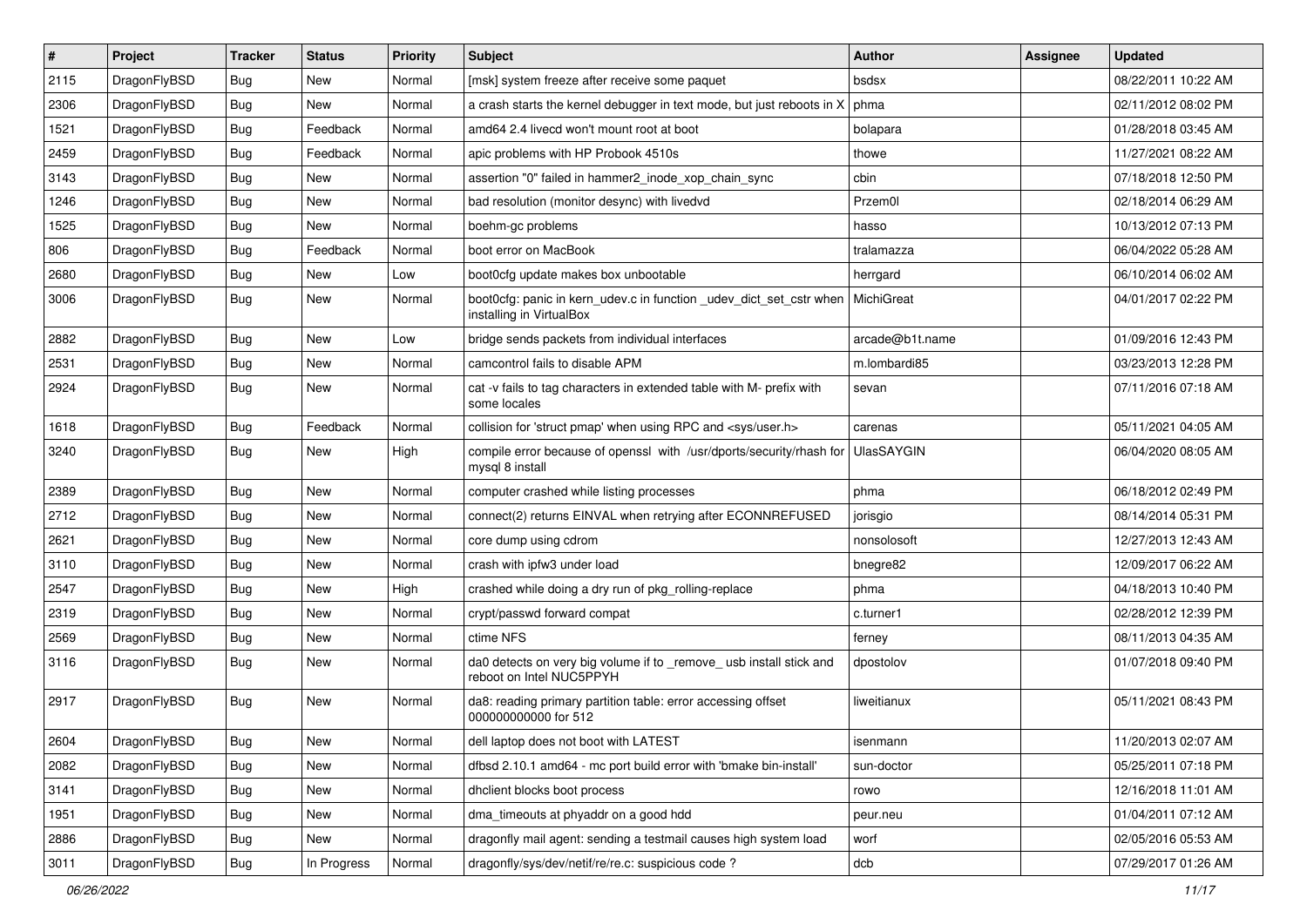| $\sharp$ | Project      | <b>Tracker</b> | <b>Status</b> | <b>Priority</b> | Subject                                                                           | Author            | Assignee | <b>Updated</b>      |
|----------|--------------|----------------|---------------|-----------------|-----------------------------------------------------------------------------------|-------------------|----------|---------------------|
| 2806     | DragonFlyBSD | Bug            | <b>New</b>    | Normal          | failed to configure a link-local address on ath0 (errno = 22)                     | Chingyuan         |          | 05/25/2021 01:00 AM |
| 2790     | DragonFlyBSD | Submit         | New           | Low             | filedesc softrefs increment code factoring                                        | dclink            |          | 02/21/2015 04:00 AM |
| 3041     | DragonFlyBSD | Submit         | New           | Normal          | firmware: Remove embedding of multiple images in one module.                      | Anonymous         |          | 12/25/2020 02:15 AM |
| 331      | DragonFlyBSD | Bug            | In Progress   | Normal          | ftpsesame (aka Bridging S01E03)                                                   | bastyaelvtars     |          | 03/09/2013 12:28 PM |
| 3222     | DragonFlyBSD | Bug            | <b>New</b>    | Normal          | gcc - undefined reference to '__atomic_load' (missing libatomic?)                 | mneumann          |          | 02/08/2020 02:45 AM |
| 2282     | DragonFlyBSD | <b>Bug</b>     | In Progress   | Normal          | gdb segfaults with certain corefiles                                              | tuxillo           |          | 01/18/2012 04:40 PM |
| 2124     | DragonFlyBSD | Bug            | New           | Normal          | getty repeating too quickly on port /dev/ttyv0                                    | sgeorge.ml        |          | 09/01/2011 04:28 AM |
| 1943     | DragonFlyBSD | <b>Bug</b>     | <b>New</b>    | Normal          | hammer assertion panic                                                            | peter             |          | 12/27/2010 12:45 AM |
| 2526     | DragonFlyBSD | <b>Bug</b>     | <b>New</b>    | Normal          | hammer cleanup doesn't run on first day of DST                                    | pavalos           |          | 10/18/2016 05:28 PM |
| 2387     | DragonFlyBSD | Bug            | New           | Normal          | hammer ignores -t during dedup                                                    | phma              |          | 06/17/2012 12:30 PM |
| 2123     | DragonFlyBSD | <b>Bug</b>     | New           | Normal          | hammer is losing files                                                            | schmir            |          | 08/30/2011 07:56 PM |
| 2809     | DragonFlyBSD | Bug            | <b>New</b>    | Normal          | hammer mirror-stream                                                              | masu              |          | 04/10/2015 12:33 AM |
| 1984     | DragonFlyBSD | Bug            | <b>New</b>    | Normal          | hammer mount fails after crash - HAMMER: FIFO record bad head<br>signature        | thomas.nikolajsen |          | 03/08/2011 06:57 PM |
| 2552     | DragonFlyBSD | Bug            | New           | Low             | hammer recovery should indicate progress                                          | phma              |          | 05/03/2013 12:13 AM |
| 2857     | DragonFlyBSD | <b>Bug</b>     | <b>New</b>    | Normal          | hammer stalls via bitcoin-qt                                                      | tkusumi           |          | 11/30/2015 06:52 AM |
| 1307     | DragonFlyBSD | Bug            | In Progress   | Normal          | hammer tid -2 shows unexpected result                                             | corecode          |          | 10/18/2016 05:29 PM |
| 3312     | DragonFlyBSD | Submit         | New           | Normal          | hammer2: redundant chain modify after chain creation                              | tkusumi           |          | 05/15/2022 01:35 PM |
| 3316     | DragonFlyBSD | Bug            | <b>New</b>    | Normal          | hammer2_dirent_create() allows creating >1 dirents with the same<br>name          | tkusumi           |          | 06/05/2022 12:35 PM |
| 2140     | DragonFlyBSD | Bug            | <b>New</b>    | High            | hammer_io_delallocate panic with 'duplicate entry' message                        | ttw               |          | 10/07/2011 12:22 PM |
| 1398     | DragonFlyBSD | Submit         | In Progress   | Normal          | hdestroy(3) restricts hash key to point to malloc'ed space                        | Anonymous         |          | 08/20/2021 04:06 PM |
| 2598     | DragonFlyBSD | Bug            | New           | Normal          | i386 via USB Booting                                                              | mbzadegan         |          | 10/21/2013 02:28 AM |
| 2329     | DragonFlyBSD | <b>Bug</b>     | New           | Normal          | ibm x3550 & acpi                                                                  | ano               |          | 06/03/2014 11:37 AM |
| 2182     | DragonFlyBSD | Bug            | New           | Normal          | if_msk PHY FIFO underrun/overflow                                                 | nonsolosoft       |          | 09/03/2012 06:39 AM |
| 989      | DragonFlyBSD | Bug            | New           | Normal          | installer/fdisk trouble with wrapped values                                       | Discodestroyer    |          | 02/18/2014 06:27 AM |
| 285      | DragonFlyBSD | Bug            | Feedback      | Low             | interrupt latency with re without ip address configured                           | thomas.nikolajsen |          | 02/20/2014 10:30 AM |
| 2788     | DragonFlyBSD | <b>Bug</b>     | New           | Normal          | ioctl GSLICEINFO: Not working for vnode slice                                     | mneumann          |          | 02/12/2015 07:49 AM |
| 2972     | DragonFlyBSD | <b>Bug</b>     | New           | Normal          | ipfw3 "deny to me" does not work correctly                                        | mneumann          |          | 12/27/2016 12:11 PM |
| 1867     | DragonFlyBSD | <b>Bug</b>     | New           | Normal          | it(4) motherboard and fan problems                                                | tuxillo           |          | 07/08/2011 10:48 AM |
| 2626     | DragonFlyBSD | <b>Bug</b>     | New           | Normal          | iwn driver drops with error: "firmware error 'iwn_intr: fatal firmware<br>error"" | rodyaj            |          | 01/09/2014 05:50 AM |
| 1949     | DragonFlyBSD | Bug            | <b>New</b>    | Normal          | iwn panic                                                                         | pavalos           |          | 01/30/2011 03:21 AM |
| 2735     | DragonFlyBSD | <b>Bug</b>     | New           | Urgent          | iwn panics SYSSASSERT                                                             | cnb               |          | 05/11/2021 03:55 AM |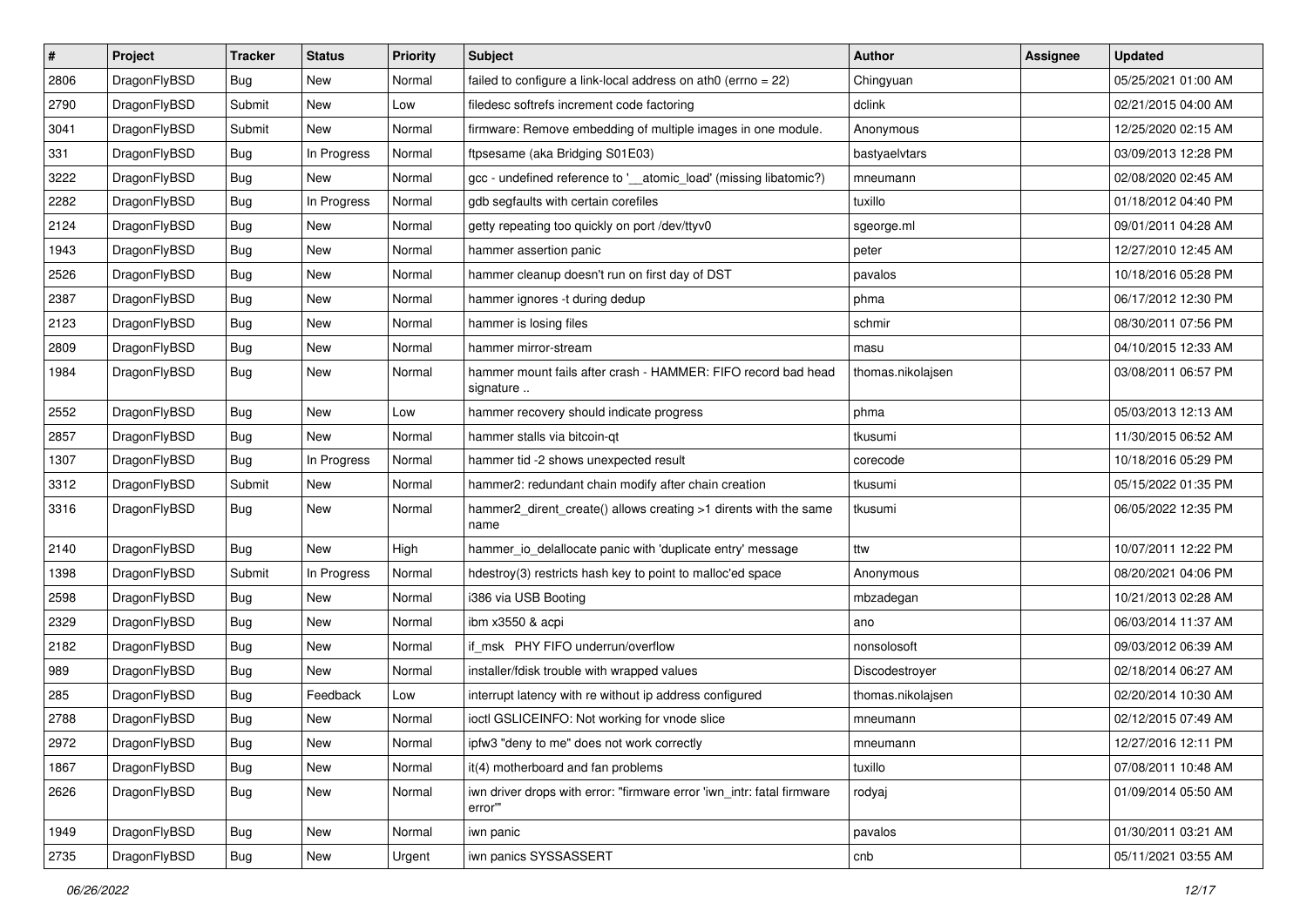| $\sharp$ | Project      | <b>Tracker</b> | <b>Status</b> | <b>Priority</b> | Subject                                                                                                  | Author            | Assignee | <b>Updated</b>      |
|----------|--------------|----------------|---------------|-----------------|----------------------------------------------------------------------------------------------------------|-------------------|----------|---------------------|
| 2158     | DragonFlyBSD | Bug            | <b>New</b>    | Normal          | iwn panics with assertion on boot.                                                                       | eocallaghan       |          | 10/24/2011 04:13 PM |
| 2970     | DragonFlyBSD | Bug            | New           | Normal          | kernel 4.7: "Is -I" causes panic on UDF filesystem: "bgetvp -<br>overlapping buffer"                     | peeter            |          | 12/21/2016 02:46 AM |
| 1193     | DragonFlyBSD | Bug            | <b>New</b>    | Normal          | kernel doesn't recognize cdrom drive                                                                     | nonsolosoft       |          | 01/25/2014 09:11 PM |
| 2042     | DragonFlyBSD | Bug            | <b>New</b>    | Normal          | kernel panic, when run boot0cfg                                                                          | sepherosa         |          | 05/31/2022 03:01 PM |
| 1824     | DragonFlyBSD | Bug            | Feedback      | Normal          | kernel panic, x86, 2.7.3.859.ge5104                                                                      | akirchhoff135014  |          | 03/10/2013 07:49 AM |
| 2736     | DragonFlyBSD | Bug            | <b>New</b>    | High            | kernel panics on acpi_timer_probe function                                                               | cnb               |          | 05/11/2021 03:55 AM |
| 1559     | DragonFlyBSD | <b>Bug</b>     | New           | Normal          | kernel trap                                                                                              | phma              |          | 11/27/2021 08:43 AM |
| 1745     | DragonFlyBSD | <b>Bug</b>     | Feedback      | Normal          | kmalloc panic                                                                                            | josepht           |          | 05/11/2021 04:05 AM |
| 3142     | DragonFlyBSD | Submit         | <b>New</b>    | Normal          | lib/libdmsg: Unbreak using new API EVP_CIPHER_CTX_new()                                                  | tkusumi           |          | 07/08/2018 04:18 AM |
| 2544     | DragonFlyBSD | Bug            | <b>New</b>    | Normal          | live DVD system boot (menu option 1) caused db> prompt on<br>PE1950                                      | estrabd           |          | 05/11/2021 03:54 AM |
| 2141     | DragonFlyBSD | Bug            | <b>New</b>    | Urgent          | loader and/or documentation broken                                                                       | sjg               |          | 01/20/2012 10:51 AM |
| 2936     | DragonFlyBSD | Bug            | New           | Normal          | loader.efi crashes while loading kernel                                                                  | spaceille         |          | 08/20/2016 06:17 AM |
| 1942     | DragonFlyBSD | Bug            | New           | Normal          | locking against myself in getcacheblk()?                                                                 | qhwt.dfly         |          | 05/31/2022 02:15 PM |
| 2008     | DragonFlyBSD | <b>Bug</b>     | New           | Normal          | lwkt_setcpu_remote: td->td_flags 00800621 console flood                                                  | pavalos           |          | 03/06/2011 09:37 PM |
| 2874     | DragonFlyBSD | <b>Bug</b>     | New           | Normal          | make world DESTDIR=/emptydir fails                                                                       | pascii            |          | 12/25/2015 07:04 AM |
| 2609     | DragonFlyBSD | <b>Bug</b>     | New           | Normal          | master: panic: assertion<br>"LWKT_TOKEN_HELD_ANY(vm_object_token(object))" failed in<br>swp_pager_lookup | thomas.nikolajsen |          | 11/28/2013 11:36 AM |
| 3283     | DragonFlyBSD | Bug            | New           | Normal          | mknodat() cannot create FIFOs                                                                            | bhaible           |          | 07/10/2021 03:34 AM |
| 1935     | DragonFlyBSD | Bug            | <b>New</b>    | Normal          | mouse does not work after switching between x and console                                                | shamaz            |          | 12/13/2010 10:06 AM |
| 2618     | DragonFlyBSD | Bug            | New           | Normal          | mouse problem on RELEASE-3_6_0                                                                           | FilippoMo         |          | 12/20/2013 03:26 AM |
| 2620     | DragonFlyBSD | <b>Bug</b>     | <b>New</b>    | Normal          | moused problem                                                                                           | FilippoMo         |          | 12/20/2013 10:32 AM |
| 1874     | DragonFlyBSD | <b>Bug</b>     | New           | Normal          | mpd listening on all IPs, accepting only on one                                                          | rumcic            |          | 05/08/2011 01:01 PM |
| 2687     | DragonFlyBSD | Bug            | <b>New</b>    | Normal          | natacontrol software RAID in installer                                                                   | csmelosky         |          | 06/22/2014 12:03 PM |
| 2324     | DragonFlyBSD | <b>Bug</b>     | New           | Normal          | natacotrol support > 2TB not working even after the ftigeot patch                                        | zenny             |          | 03/03/2012 01:00 AM |
| 1185     | DragonFlyBSD | <b>Bug</b>     | <b>New</b>    | High            | need a tool to merge changes into /etc                                                                   | wa1ter            |          | 02/18/2014 06:02 AM |
| 2104     | DragonFlyBSD | Bug            | New           | Normal          | network configuration seg. fault on install CD                                                           | navratil          |          | 07/26/2011 07:55 AM |
| 2403     | DragonFlyBSD | <b>Bug</b>     | New           | Low             | newfs -E doesn't handle /dev/serno device names properly                                                 | ftigeot           |          | 08/17/2012 05:07 AM |
| 3225     | DragonFlyBSD | <b>Bug</b>     | New           | Normal          | nfsd freeze when using qemu                                                                              | tse               |          | 03/17/2020 11:52 AM |
| 2489     | DragonFlyBSD | <b>Bug</b>     | New           | Normal          | nmalloc doesn't cache VA for allocations > 8KB                                                           | vsrinivas         |          | 06/10/2014 05:51 AM |
| 2490     | DragonFlyBSD | <b>Bug</b>     | New           | Normal          | nmalloc should color addresses to avoid cache bank conflictsw                                            | vsrinivas         |          | 06/10/2014 05:51 AM |
| 2890     | DragonFlyBSD | <b>Bug</b>     | New           | Normal          | not able to boot usb installer on Toshiba Chromebook 2                                                   | johnnywhishbone   |          | 02/22/2016 03:42 AM |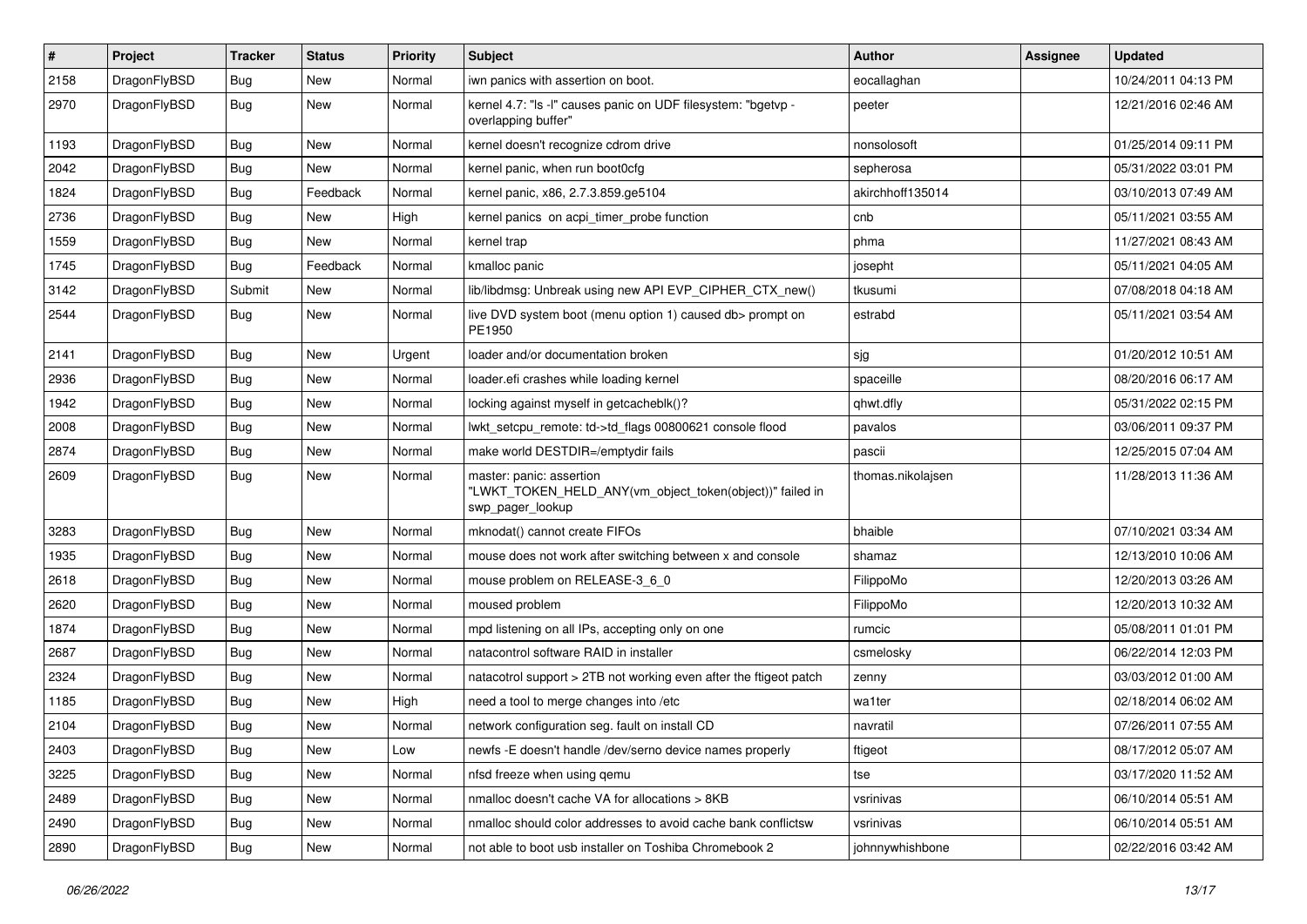| $\vert$ # | Project      | <b>Tracker</b> | <b>Status</b> | <b>Priority</b> | Subject                                                                                                                                                                                           | <b>Author</b>          | Assignee | <b>Updated</b>      |
|-----------|--------------|----------------|---------------|-----------------|---------------------------------------------------------------------------------------------------------------------------------------------------------------------------------------------------|------------------------|----------|---------------------|
| 1101      | DragonFlyBSD | Bug            | Feedback      | Normal          | ohci related panic                                                                                                                                                                                | polachok               |          | 05/11/2021 04:00 AM |
| 2013      | DragonFlyBSD | Bug            | In Progress   | Normal          | oversized DMA request loop                                                                                                                                                                        | josepht                |          | 05/11/2021 04:06 AM |
| 2099      | DragonFlyBSD | <b>Bug</b>     | <b>New</b>    | Normal          | page fault panic in vm system                                                                                                                                                                     | pavalos                |          | 07/10/2011 08:51 AM |
| 1672      | DragonFlyBSD | <b>Bug</b>     | Feedback      | Normal          | panic (trap 12) around btree_search() in 2.4.1-RELEASE                                                                                                                                            | floid                  |          | 01/19/2015 03:36 AM |
| 1282      | DragonFlyBSD | <b>Bug</b>     | Feedback      | Normal          | panic (trap 12) when booting SMP kernel on Atom 330 (dual core)                                                                                                                                   | tomaz.borstnar         |          | 05/11/2021 04:00 AM |
| 3051      | DragonFlyBSD | Bug            | New           | Normal          | panic DragonFly v4.8.1-RELEASE by mounting a malformed NTFS<br>image [12.000]                                                                                                                     | open.source@ribose.com |          | 08/14/2017 03:20 AM |
| 3052      | DragonFlyBSD | Bug            | <b>New</b>    | Normal          | panic DragonFly v4.8.1-RELEASE by mounting a malformed NTFS<br>image [64.000]                                                                                                                     | open.source@ribose.com |          | 08/14/2017 03:22 AM |
| 3049      | DragonFlyBSD | <b>Bug</b>     | New           | Normal          | panic DragonFly v4.8.1-RELEASE by mounting a malformed<br>msdosfs image [12.128]                                                                                                                  | open.source@ribose.com |          | 08/14/2017 02:53 AM |
| 1826      | DragonFlyBSD | <b>Bug</b>     | New           | Normal          | panic during boot: assertion so->so_port  in tcp_input                                                                                                                                            | ftigeot                |          | 05/15/2022 11:05 AM |
| 3036      | DragonFlyBSD | <b>Bug</b>     | <b>New</b>    | Normal          | panic in icmp_redirect_start() ASSERT_IN_NETISR(0)                                                                                                                                                | tautolog               |          | 05/11/2017 07:27 PM |
| 1661      | DragonFlyBSD | <b>Bug</b>     | In Progress   | Normal          | panic on password entry mount smb filesystem                                                                                                                                                      | vsrinivas              |          | 11/27/2021 08:29 AM |
| 2164      | DragonFlyBSD | Bug            | New           | Normal          | panic on reboot from usb.                                                                                                                                                                         | eocallaghan            |          | 10/27/2011 09:29 AM |
| 1861      | DragonFlyBSD | <b>Bug</b>     | New           | Normal          | panic via kprintf (lockmgr called in a hard section)                                                                                                                                              | vsrinivas              |          | 10/11/2010 12:56 AM |
| 2645      | DragonFlyBSD | <b>Bug</b>     | New           | Normal          | panic with dsched fq and ioprio                                                                                                                                                                   | jyoung15               |          | 02/20/2014 07:29 AM |
| 2369      | DragonFlyBSD | Bug            | New           | Normal          | panic: Bad link elm 0xffffffe07edf6068 next->prev != elm                                                                                                                                          | jaydg                  |          | 08/15/2012 03:04 AM |
| 1818      | DragonFlyBSD | <b>Bug</b>     | New           | Normal          | panic: Bad tailq NEXT (kqueue issue ?)                                                                                                                                                            | ftigeot                |          | 05/15/2022 11:40 AM |
| 2520      | DragonFlyBSD | Bug            | New           | Normal          | panic: assertion "IS_SERIALIZED((ifp->if_serializer))" failed in<br>if_default_serialize_assert at /usr/src/sys/net/if.c:437                                                                      | ano                    |          | 03/09/2013 12:14 AM |
| 3035      | DragonFlyBSD | Bug            | New           | Normal          | panic: assertion "cpu $>= 0$ && cpu < ncpus" failed in netisr cpuport<br>at /usr/src/sys/net/netisr2.h:87                                                                                         | masu                   |          | 05/11/2017 01:24 AM |
| 2453      | DragonFlyBSD | <b>Bug</b>     | New           | Normal          | panic: assertion "gd->gd_spinlocks == 0" failed                                                                                                                                                   | Johannes.Hofmann       |          | 11/12/2012 12:54 PM |
| 2436      | DragonFlyBSD | Bug            | New           | Normal          | panic: assertion "lp->lwp_qcpu == dd->cpuid" failed in<br>dfly_acquire_curproc                                                                                                                    | thomas.nikolajsen      |          | 01/23/2013 11:07 AM |
| 2296      | DragonFlyBSD | <b>Bug</b>     | In Progress   | High            | panic: assertion "m->wire count > 0" failed                                                                                                                                                       | thomas.nikolajsen      |          | 08/30/2012 06:09 AM |
| 2254      | DragonFlyBSD | Bug            | New           | Normal          | panic: assertion "ref < &td->td_toks_end" failed in lwkt_gettoken at<br>/usr/src/sys/kern/lwkt_token.c:588                                                                                        | eocallaghan            |          | 12/05/2011 10:21 PM |
| 2245      | DragonFlyBSD | <b>Bug</b>     | New           | Normal          | panic: assertion "ref < &td->td toks end" failed in lwkt gettoken at<br>/usr/src/sys/kern/lwkt_token.c:588                                                                                        | juanfra684             |          | 11/22/2011 07:41 PM |
| 1917      | DragonFlyBSD | <b>Bug</b>     | New           | Normal          | panic: assertion: (RB EMPTY(&ip->rec tree) && (ip->flags &<br>HAMMER_INODE_XDIRTY) == 0)    (!RB_EMPTY(&ip->rec_tree)<br>&& (ip->flags & HAMMER_INODE_XDIRTY) != 0) in<br>hammer_flush_inode_done | qhwt.dfly              |          | 11/24/2010 03:23 AM |
| 2085      | DragonFlyBSD | <b>Bug</b>     | New           | Normal          | panic: assertion: (m->flags & PG_MAPPED) == 0 in<br>vm_page_free_toq                                                                                                                              | vsrinivas              |          | 06/10/2011 07:48 AM |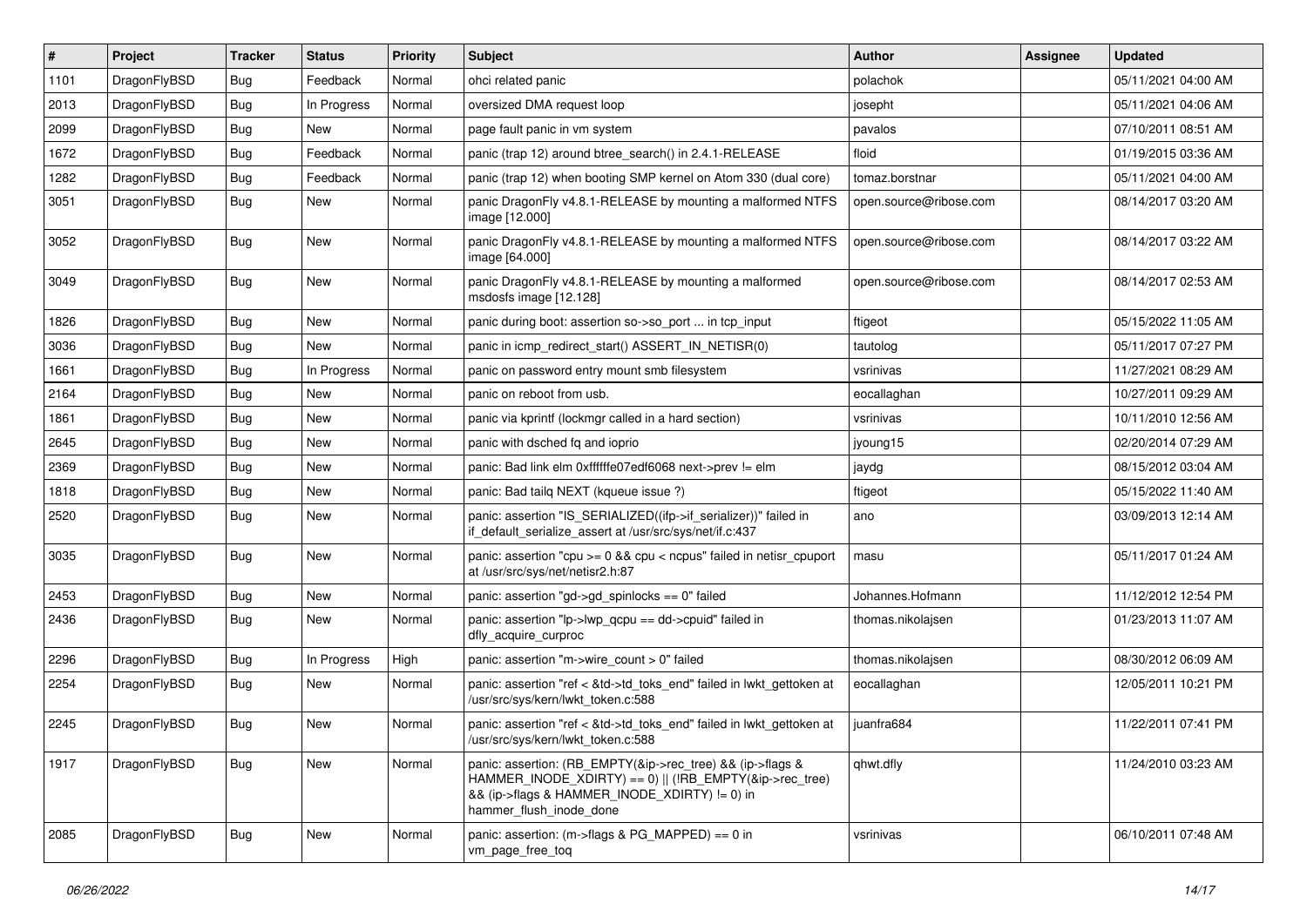| $\pmb{\#}$ | Project      | Tracker    | <b>Status</b> | <b>Priority</b> | Subject                                                                                                                                                   | Author          | <b>Assignee</b> | <b>Updated</b>      |
|------------|--------------|------------|---------------|-----------------|-----------------------------------------------------------------------------------------------------------------------------------------------------------|-----------------|-----------------|---------------------|
| 1448       | DragonFlyBSD | Bug        | Feedback      | Normal          | panic: assertion: _tp->tt_msg->tt_cpuid == mycpuid in<br>tcp_callout_active tcp_output tcp_usr_send netmsg_pru_send<br>netmsg_service tcpmsg_service_loop | dillon          |                 | 05/11/2021 04:00 AM |
| 1218       | DragonFlyBSD | <b>Bug</b> | In Progress   | Normal          | panic: assertion: $error == 0$ in hammer start transaction                                                                                                | rumcic          |                 | 05/11/2021 04:00 AM |
| 1913       | DragonFlyBSD | Bug        | New           | Normal          | panic: assertion: ip->flush_state != HAMMER_FST_FLUSH in<br>hammer flush inode core                                                                       | swildner        |                 | 11/20/2010 05:27 PM |
| 1481       | DragonFlyBSD | Bug        | Feedback      | Normal          | panic: assertion: kva_p(buf) in soopt_from_kbuf (after ipfw pipe<br>show, 2.2.1-R)                                                                        | combiner        |                 | 05/11/2021 04:01 AM |
| 1577       | DragonFlyBSD | Bug        | Feedback      | Normal          | panic: assertion: leaf->base.obj_id == ip->obj_id in<br>hammer ip delete range                                                                            | qhwt+dfly       |                 | 05/11/2021 04:01 AM |
| 1944       | DragonFlyBSD | Bug        | New           | Normal          | panic: backing object 0xdea7b258 was somehow re-referenced<br>during collapse!                                                                            | sepherosa       |                 | 12/27/2010 02:06 AM |
| 2048       | DragonFlyBSD | <b>Bug</b> | <b>New</b>    | Normal          | panic: ffs_sync: rofs mod                                                                                                                                 | pavalos         |                 | 04/12/2011 05:45 AM |
| 1249       | DragonFlyBSD | Bug        | Feedback      | Normal          | panic: ffs vfree: freeing free inode                                                                                                                      | rumcic          |                 | 03/10/2013 05:13 AM |
| 3245       | DragonFlyBSD | Bug        | <b>New</b>    | Normal          | panic: free: guard1x fail, i915 load from loader.conf                                                                                                     | polachok        |                 | 08/21/2020 10:36 AM |
| 2080       | DragonFlyBSD | <b>Bug</b> | New           | Normal          | panic: lockmgr thrd sleep: called from interrupt, ipi, or hard code<br>section                                                                            | rumcic          |                 | 05/30/2011 05:06 PM |
| 1634       | DragonFlyBSD | Bug        | <b>New</b>    | Normal          | panic: spin_lock: 0xe4ad1320, indefinitive wait!                                                                                                          | elekktretterr   |                 | 01/19/2015 03:21 AM |
| 1489       | DragonFlyBSD | <b>Bug</b> | Feedback      | Normal          | panic: ufs dirbad: bad dir                                                                                                                                | rumcic          |                 | 03/10/2013 04:34 AM |
| 2586       | DragonFlyBSD | Bug        | New           | Normal          | pf: "modulate" state seems problematic                                                                                                                    | srussell        |                 | 09/25/2013 07:36 PM |
| 3228       | DragonFlyBSD | Bug        | <b>New</b>    | Low             | pfi kif unref: state refcount $\leq$ 0 in dmesg                                                                                                           | justin          |                 | 03/05/2021 06:39 AM |
| 2075       | DragonFlyBSD | <b>Bug</b> | New           | Normal          | pflogd on x86 64                                                                                                                                          | fanch           |                 | 05/16/2011 04:04 PM |
| 3238       | DragonFlyBSD | Bug        | <b>New</b>    | Normal          | race conditions when printing from vkernel console                                                                                                        | piecuch         |                 | 05/19/2020 02:50 PM |
| 2045       | DragonFlyBSD | <b>Bug</b> | New           | Normal          | ral(4): Fatal trap 12: page fault while in kernel mode (two panics)                                                                                       | herrgard        |                 | 11/03/2011 05:34 PM |
| 2292       | DragonFlyBSD | Bug        | New           | Normal          | re interface with jumbo frames (mtu larger than 1500) hangs after<br>some traffic                                                                         | Anonymous       |                 | 01/31/2012 12:11 AM |
| 2331       | DragonFlyBSD | Bug        | <b>New</b>    | Normal          | reading mouse mode from unopen file descriptor hangs mouse<br>driver                                                                                      | phma            |                 | 03/14/2012 09:43 AM |
| 3170       | DragonFlyBSD | <b>Bug</b> | <b>New</b>    | Normal          | repeatable nfsd crash                                                                                                                                     | tse             |                 | 06/11/2020 05:52 AM |
| 3217       | DragonFlyBSD | Bug        | New           | Normal          | rescue tools: make install fails if rescue folder doesn't exist                                                                                           | t dfbsd         |                 | 11/27/2019 08:16 PM |
| 1563       | DragonFlyBSD | Bug        | Feedback      | Normal          | reset(1) doesn't reset terminal to the defaults                                                                                                           | hasso           |                 | 03/10/2013 04:17 AM |
| 2199       | DragonFlyBSD | Bug        | New           | Normal          | screen segfaults if utmpx isn't present                                                                                                                   | pavalos         |                 | 11/15/2011 10:52 PM |
| 2877       | DragonFlyBSD | <b>Bug</b> | New           | Low             | sed fails when working with UTF-8 locale and non-UTF symbols                                                                                              | arcade@b1t.name |                 | 12/30/2015 11:20 AM |
| 2167       | DragonFlyBSD | <b>Bug</b> | New           | Normal          | shutdown/reboot fails after uptime msg                                                                                                                    | marino          |                 | 11/28/2011 03:01 AM |
| 2090       | DragonFlyBSD | <b>Bug</b> | Feedback      | Normal          | snd_hda does not support headphone automute                                                                                                               | justin          |                 | 03/29/2012 08:03 PM |
| 2136       | DragonFlyBSD | <b>Bug</b> | New           | Normal          | socketpair() doesn't free file descriptors on copyout failure                                                                                             | vsrinivas       |                 | 04/05/2013 09:13 AM |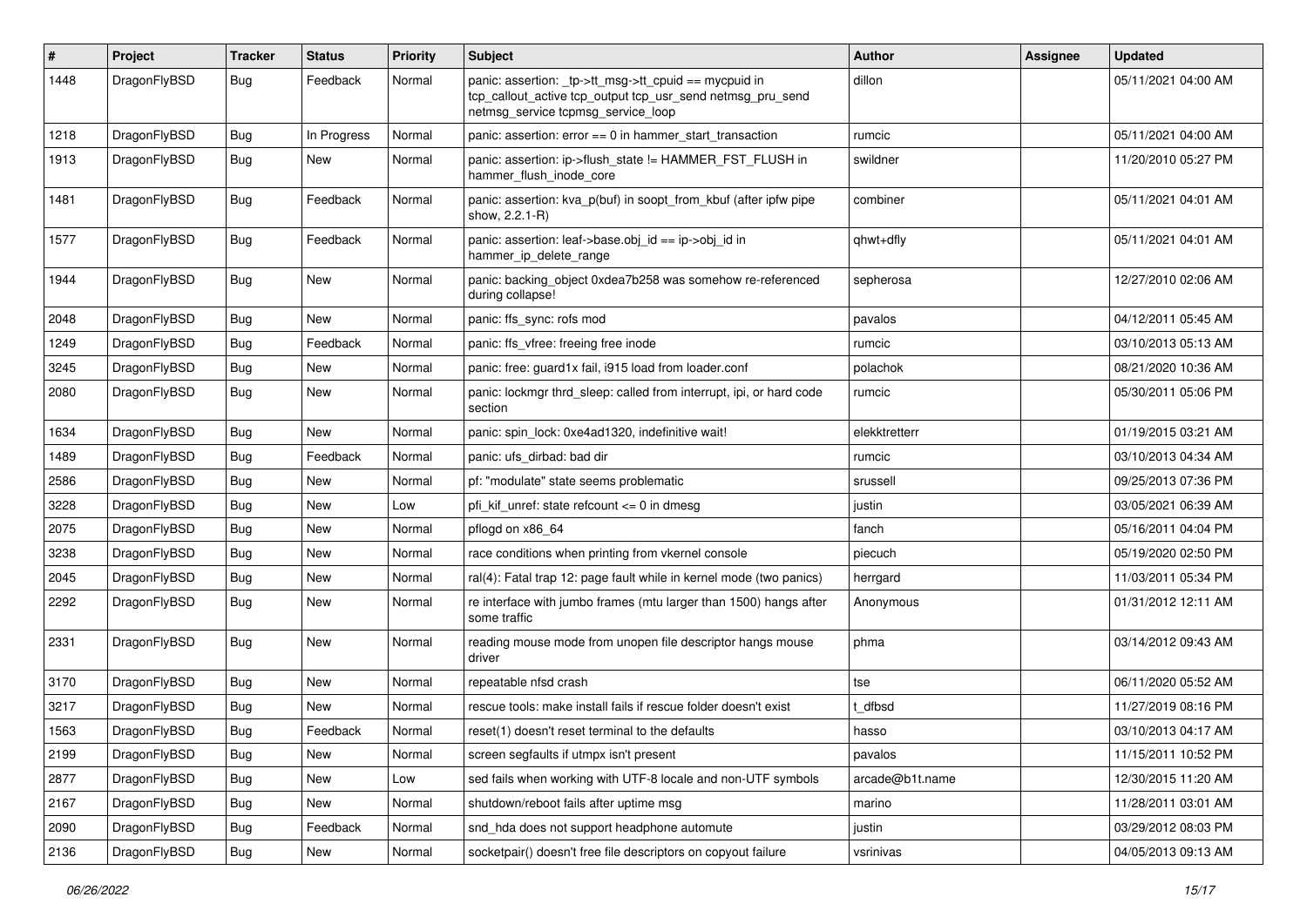| $\pmb{\#}$ | Project      | <b>Tracker</b> | <b>Status</b> | <b>Priority</b> | Subject                                                                                                        | Author           | Assignee | <b>Updated</b>      |
|------------|--------------|----------------|---------------|-----------------|----------------------------------------------------------------------------------------------------------------|------------------|----------|---------------------|
| 2067       | DragonFlyBSD | Bug            | New           | Normal          | sound/pcm: "play interrupt timeout, channel dead"                                                              | matthiasr        |          | 05/11/2021 03:55 AM |
| 2055       | DragonFlyBSD | Bug            | <b>New</b>    | Normal          | $ssh + IPV6 + bridge \Rightarrow connection freezes$                                                           | steve            |          | 04/24/2011 07:13 PM |
| 2557       | DragonFlyBSD | Bug            | New           | Normal          | stock 3.4.1 kernel halts during booting if dm and dm_target_crypt<br>are loaded and RAID controller is present | phma             |          | 05/12/2013 10:38 PM |
| 2297       | DragonFlyBSD | Bug            | <b>New</b>    | Normal          | strange NFS (client) error messages / problems                                                                 | Anonymous        |          | 02/19/2012 02:59 PM |
| 1368       | DragonFlyBSD | Bug            | In Progress   | Normal          | suspend signal race?                                                                                           | qhwt+dfly        |          | 05/11/2021 03:51 AM |
| 3209       | DragonFlyBSD | Bug            | <b>New</b>    | Normal          | svc has some minor bugs                                                                                        | arcade@b1t.name  |          | 10/24/2019 09:08 AM |
| 2892       | DragonFlyBSD | Bug            | New           | Normal          | swap pager:indefinite wait bufferf error                                                                       | lhmwzy           |          | 02/21/2016 10:32 PM |
| 2957       | DragonFlyBSD | Bug            | Feedback      | Normal          | swapoff -a followed by swapon -a doesn't give your swap back                                                   | neilb            |          | 10/09/2016 04:17 AM |
| 3018       | DragonFlyBSD | Bug            | <b>New</b>    | Normal          | sys/bus/u4b/wlan/if_run.c:5464]: (style) Redundant condition                                                   | dcb              |          | 04/11/2017 11:26 AM |
| 3021       | DragonFlyBSD | Bug            | In Progress   | Normal          | sys/dev/drm/i915/i915_gem_stolen.c:115]: (error) Signed integer<br>overflow for expression '65535<<20'         | dcb              |          | 04/11/2017 12:46 PM |
| 3022       | DragonFlyBSD | Bug            | <b>New</b>    | Normal          | sys/dev/netif/ath/ath/if_ath.c:2142: strange bitmask?                                                          | dcb              |          | 04/11/2017 11:49 AM |
| 3076       | DragonFlyBSD | Bug            | <b>New</b>    | Normal          | sys/dev/netif/ig hal/e1000 ich8lan.c:1594: sanity checking mixup?                                              | dcb              |          | 10/11/2017 01:58 AM |
| 3024       | DragonFlyBSD | Bug            | <b>New</b>    | Low             | sys/dev/netif/wi/if_wi.c:1090]: (style) Redundant condition                                                    | dcb              |          | 04/11/2017 11:56 AM |
| 3025       | DragonFlyBSD | Bug            | New           | Normal          | sys/dev/powermng/powernow/powernow.c:284: bad comparison?                                                      | dcb              |          | 09/23/2017 07:45 AM |
| 2248       | DragonFlyBSD | Bug            | New           | Normal          | sysctl panic                                                                                                   | pavalos          |          | 11/23/2011 06:23 PM |
| 1920       | DragonFlyBSD | Bug            | <b>New</b>    | High            | system hangs                                                                                                   | zhtw             |          | 11/22/2010 08:59 AM |
| 3252       | DragonFlyBSD | Bug            | New           | Normal          | tcsetattr/tcgetattr set errno incorrectly on non-TTY                                                           | tonyc            |          | 10/26/2020 09:34 PM |
| 3196       | DragonFlyBSD | Bug            | New           | Normal          | test issue after redmine upgrade (2)                                                                           | tuxillo          |          | 07/05/2019 04:33 AM |
| 3184       | DragonFlyBSD | Bug            | New           | Normal          | tsleep(9) return value when PCATCH specified                                                                   | tkusumi          |          | 04/03/2019 06:49 AM |
| 3239       | DragonFlyBSD | Bug            | <b>New</b>    | Normal          | unable to SIGKILL glitched emacs                                                                               | piecuch          |          | 05/26/2020 03:30 AM |
| 2708       | DragonFlyBSD | Bug            | New           | Normal          | unable to send TCP nor UDP on age(4) interface                                                                 | dermiste         |          | 05/11/2021 03:54 AM |
| 3282       | DragonFlyBSD | Bug            | New           | Normal          | unexpected errno value from fopen()                                                                            | bhaible          |          | 07/10/2021 03:34 AM |
| 3132       | DragonFlyBSD | Bug            | <b>New</b>    | Low             | unifdef mined                                                                                                  | bcallah          |          | 04/26/2018 08:34 PM |
| 3206       | DragonFlyBSD | Submit         | <b>New</b>    | Normal          | update psm/kbd to FreeBSD 12.0 code                                                                            | htse             |          | 10/05/2019 03:49 PM |
| 2224       | DragonFlyBSD | Bug            | New           | Normal          | v2.13.0.291.gaa7ec - Panic on fq while installing world                                                        | tuxillo          |          | 11/18/2011 01:40 AM |
| 2493       | DragonFlyBSD | Bug            | New           | Normal          | vidcontrol: invalid video mode name                                                                            | Svarov           |          | 01/24/2013 09:55 AM |
| 1429       | DragonFlyBSD | <b>Bug</b>     | Feedback      | Normal          | vkernel bug - "mfree: m->m_nextpkt != NULL"                                                                    | dillon           |          | 05/11/2021 04:00 AM |
| 2154       | DragonFlyBSD | <b>Bug</b>     | New           | Normal          | vkernel copyout() doesn't return EFAULT on error                                                               | vsrinivas        |          | 10/20/2011 03:53 AM |
| 2797       | DragonFlyBSD | Bug            | In Progress   | Low             | vkernels with & without machdep.pmap_mmu_optimize                                                              | yellowrabbit2010 |          | 11/27/2021 08:06 AM |
| 1850       | DragonFlyBSD | Bug            | New           | Normal          | volume-add on hammer root fs panic                                                                             | Johannes.Hofmann |          | 04/18/2019 04:27 AM |
| 243        | DragonFlyBSD | <b>Bug</b>     | Feedback      | Normal          | weird behavior in the shell                                                                                    | swildner         |          | 05/31/2022 02:51 PM |
| 3231       | DragonFlyBSD | Bug            | New           | Normal          | wifi drops on 5.8                                                                                              | tse              |          | 04/06/2020 05:08 AM |